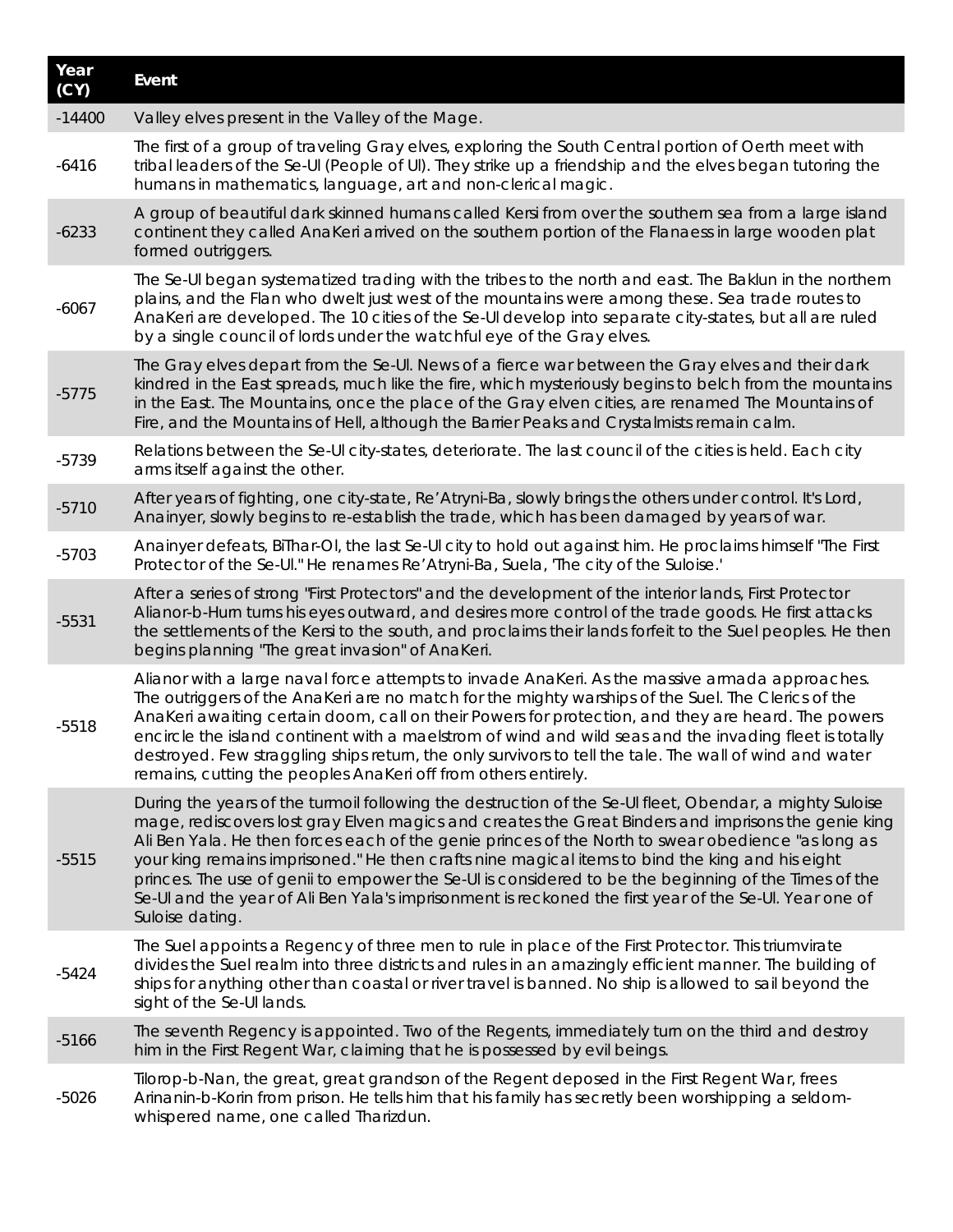| Year<br>(CY) | Event                                                                                                                                                                                                                                                                                                                                                                                                                                                                                                                                            |
|--------------|--------------------------------------------------------------------------------------------------------------------------------------------------------------------------------------------------------------------------------------------------------------------------------------------------------------------------------------------------------------------------------------------------------------------------------------------------------------------------------------------------------------------------------------------------|
| $-5010$      | Arinanin and Tilorop mount a campaign against the Regency, but are defeated in the Second<br>Regent War. Arinanin is destroyed, but Tilorop uses arcane energy to transform him into the first lich<br>on Oerth.                                                                                                                                                                                                                                                                                                                                 |
| $-5007$      | War between the Wind Dukes of Aaqa and the Queen of Chaos.                                                                                                                                                                                                                                                                                                                                                                                                                                                                                       |
| $-5003$      | Tilorop and Arinanin mount an attack in the Third Regents War and overthrow the Regency Council.<br>Tilorop is appointed Priest Regent and the lich, Arinanin, proclaims himself Chief Regent of the Se-Ul.<br>The Time of Darkness begins.                                                                                                                                                                                                                                                                                                      |
| $-4666$      | The last of the Gray elven cities in the mountains now known as the Crystalmist is discovered and<br>destroyed by a concerted effort on the part of the drow, the Suloise and giantkind. The defense of<br>the city is so great, however, that drowkind and giantkind are also nigh exterminated. The Suloise<br>army, which aided in the destruction of the elven city, is destroyed to a man, and no word of them<br>can be obtained. The remnant of the Gray elves flees eastward to the interior of the eastern portion<br>of the continent. |
| $-4462$      | Year one of Olven calendar.                                                                                                                                                                                                                                                                                                                                                                                                                                                                                                                      |
| $-4616$      | The chief houses of the Se-UI rise up in unison and overthrow the Priest Regent, and drive Arinanin into<br>the north. The priesthood of Tharizdun is likewise driven out. They flee northeastwards, and establish a<br>temple somewhere in southern Yatils. The Council of Noble Families is formed to rule the Se-Ul.                                                                                                                                                                                                                          |
| $-4463$      | The four "Elven Realms of the East" are established, and a calendar is used for the first time among<br>the elves to count their own days. Highfolk is established in the northwest to guard the northern ways,<br>Celene the Central Kingdom, Aliador in the Griff Mountains, and Arrisa in the Southeast Aerdi Sea (in<br>what is now called the Spindrift Isles).                                                                                                                                                                             |
| $-4415$      | Eight House War of the Suloise.                                                                                                                                                                                                                                                                                                                                                                                                                                                                                                                  |
| $-4414$      | Elonzir-b-nar, the Prince of the house of Rhola (worshippers of Jascar and other Suloise deities of<br>weal) is proclaimed the First Emperor of the Suel Empire.                                                                                                                                                                                                                                                                                                                                                                                 |
| $-4403$      | The Wind Dukes of Aaqa, meet a gathered force of evil humanoids and drow on the Plains of Pesh<br>(in what is now Keoland). This is the last recorded great battle between elves and their drow cousins.<br>The Wind Dukes shatter the dark elven armies.                                                                                                                                                                                                                                                                                        |
| $-3519$      | Discovery of the art of Lesser Binding by the mages of Suel. This magic enabled the Suel to create<br>items such as Rings of Genie Summoning.                                                                                                                                                                                                                                                                                                                                                                                                    |
| $-2660$      | A band of northern nomads, under the leadership of the holy man, El-Baklun-bar-Gash discover or<br>build a strange circle of stone, and name it Tovrag Baragu, in Bakluni, The Naval of the Earth. The<br>Bakluni count the completion of this place as the beginning of the Bakluni calendar (1 BH/-2660 CY).                                                                                                                                                                                                                                   |
| $-2659$      | The Baklunish Hegira begins.                                                                                                                                                                                                                                                                                                                                                                                                                                                                                                                     |
| $-2400$      | According to Olman legend, this is about the time that the Olman gods discovered Oerth and the<br>Olman peoples.                                                                                                                                                                                                                                                                                                                                                                                                                                 |
|              | Emperor Inzhilem II, of the House Neheli-Arztin, (5 <sup>th</sup> mage of Power), orchestrates Suloise Wars with<br>monsters in the southern Crystalmist Mountains, today's Hellfurnaces.                                                                                                                                                                                                                                                                                                                                                        |
| $-2360$      | Inzhilem directs Imperial Congress to provide wizards to help in enchanting Orbs of Dragonkind.                                                                                                                                                                                                                                                                                                                                                                                                                                                  |
| $-2354$      | Inzhilem II killed in internal feud of the Neheli- Artzin. Ubron Thrideen, of House Neheli, crowned<br>emperor of Suloise Empire.                                                                                                                                                                                                                                                                                                                                                                                                                |
| $-2350$      | Eight Orbs of Dragonkind completed.                                                                                                                                                                                                                                                                                                                                                                                                                                                                                                              |
| $-2312$      | Zofar ad-Zol proclaims that there is inherent evil in the binding of Genies and commands that all of<br>the Great Binders be turned over to him for destruction and release of the genies. Zofar collects five<br>of the Binders, in addition to the Binder of the King. Houses Fruztii, Cruskii, and Schnai violently oppose<br>this move, causing the Suloise War of Revolution.                                                                                                                                                               |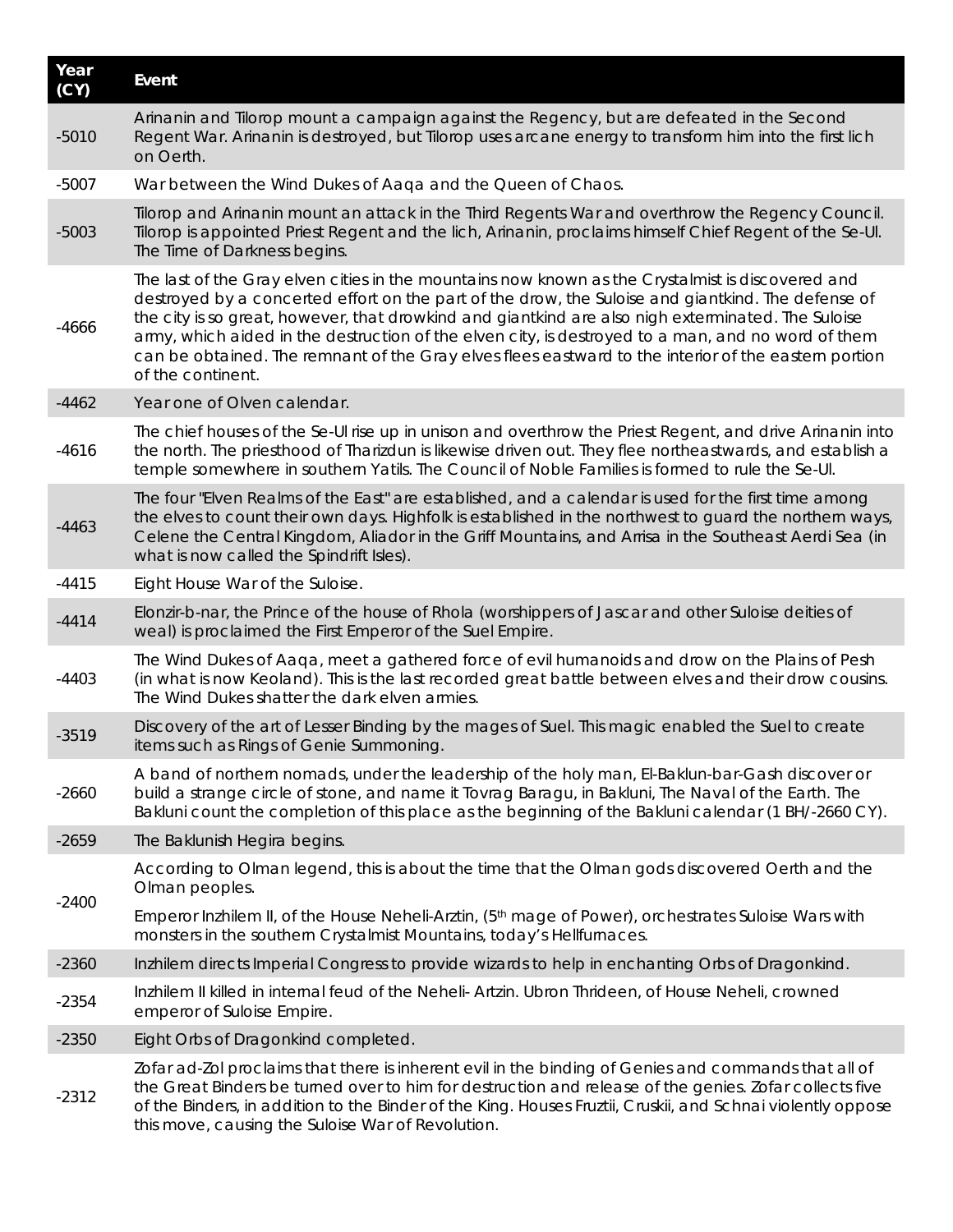| Year<br>(CY)        | Event                                                                                                                                                                                                                                                                                                                                                                                                                                                                                                                                                                                                                                                                                                                                                                                                                                                                                                                                      |
|---------------------|--------------------------------------------------------------------------------------------------------------------------------------------------------------------------------------------------------------------------------------------------------------------------------------------------------------------------------------------------------------------------------------------------------------------------------------------------------------------------------------------------------------------------------------------------------------------------------------------------------------------------------------------------------------------------------------------------------------------------------------------------------------------------------------------------------------------------------------------------------------------------------------------------------------------------------------------|
| $-2269$             | The Years of Conquest and Prosperity begin. No major foe opposes the might of the empire of the<br>Suloise, although they do not push eastward, because of some fear of the elven hosts. Magic is<br>rigorously pursued. Old Gray elven texts are discovered and studied. The might and haughtiness of<br>the elves is copied in manner in the courts. But their wisdom is not Slavery becomes common and<br>widespread in the Suloise lands, this continues for many centuries. The Flannae in the southeast (just<br>west of the Hellfurnaces), the Oerid to the east, the Kersi (the long distant descendants of those who<br>first sailed from AnaKeri) to the south, and the Baklun to the north, and several unnamed small tribes<br>to the west all fall under the grip of the Suloise fist. The Suel controls the western half of Oerik. But the<br>drow and darker forces, and a fear of other elves, halt the eastern expansion. |
| $-2266$             | The Flannae, under the protection of Beory, Pelor and Rao flee their lands in mass, making a perilous<br>crossing of the Hellfurnaces. They move north into the lands of eastern Oerik, later called the<br>Flanaess, as the first human inhabitants of the area. Initially, they are well received by the demi-<br>humans dwelling there.                                                                                                                                                                                                                                                                                                                                                                                                                                                                                                                                                                                                 |
| $-2253$             | The Flan move into eastern Oerik. The Highfolk welcomes them, but the other kingdoms remember<br>the disaster of the helping of the Suel, close their realms to humans.                                                                                                                                                                                                                                                                                                                                                                                                                                                                                                                                                                                                                                                                                                                                                                    |
| $-2151$             | The founding of the first Flannae City in the Lortmil Mountains in eastern Oerik, this is counted as year<br>$(1 FT)$ .                                                                                                                                                                                                                                                                                                                                                                                                                                                                                                                                                                                                                                                                                                                                                                                                                    |
| $-1900's$           | Tribes of Touv wander the savanna and lower jungles of Hepmonaland, Olman tribe's war with each<br>other in the northern jungles.                                                                                                                                                                                                                                                                                                                                                                                                                                                                                                                                                                                                                                                                                                                                                                                                          |
| $-1910$             | Rise of the Empire of Sulm, located in the southern hills of the present day Abbor-Alz.                                                                                                                                                                                                                                                                                                                                                                                                                                                                                                                                                                                                                                                                                                                                                                                                                                                    |
| $-1900$             | Olman develop stone and bronze work. Begin to build great cities in northern Hepmonaland.                                                                                                                                                                                                                                                                                                                                                                                                                                                                                                                                                                                                                                                                                                                                                                                                                                                  |
| $-1747$             | One of the small tribes of Flan, the Ur-Flannae, located just west of Aliador send servants as hostage<br>to the Gray elven kingdom, in return for land rights. The 7th High King, Galitholian Glitterhelm, is<br>especially taken by the sharp mind of a young man of promise, named Vecna. Vecna, inspired by<br>the glories of elven splendors, began to study magic. He discovered in the libraries a book from the<br>Suel entitled The Fate of Tilorop. He secretly begins to worship Tharizdun.                                                                                                                                                                                                                                                                                                                                                                                                                                     |
| $-1735$             | Rise of the Kingdom of Itar located on the Sea of Gearnat, southeast of the Bright Lands.                                                                                                                                                                                                                                                                                                                                                                                                                                                                                                                                                                                                                                                                                                                                                                                                                                                  |
| $-1733$             | Galitholian receives a warning from the mages and priests of Arrisa, his reply is "I am the High King of<br>Elvendom, you would do well to remember that!"                                                                                                                                                                                                                                                                                                                                                                                                                                                                                                                                                                                                                                                                                                                                                                                 |
| $-1716$             | Vecna asks Galitholian's permission to visit his homeland. This permission is granted.                                                                                                                                                                                                                                                                                                                                                                                                                                                                                                                                                                                                                                                                                                                                                                                                                                                     |
| $-1669$             | Vecna marches against Galitholian, bringing back his slaughtered soldiers as an undead hoard.<br>Slowly his alliance of humanoids, undead, and Flannae drive the Gray elves back to their mountain<br>fastness.                                                                                                                                                                                                                                                                                                                                                                                                                                                                                                                                                                                                                                                                                                                            |
| $-1657-$<br>$-1688$ | War between Sulm and Itar culminating in the destruction of Itar. All Itarans and even their patron<br>deity Atarra died at the hands of the Sulmites.                                                                                                                                                                                                                                                                                                                                                                                                                                                                                                                                                                                                                                                                                                                                                                                     |
| $-1642$             | Gilthonial's forces are driven in a lightning strike from the plains west of the Griffs. Vecna's forces<br>sweep the central plains east of Nyr Dyv and north; they hold the plains to the feet of the Griffs.                                                                                                                                                                                                                                                                                                                                                                                                                                                                                                                                                                                                                                                                                                                             |
|                     | Suel spell casters destroy the Gnomish creators of the Jermalaine servant race.                                                                                                                                                                                                                                                                                                                                                                                                                                                                                                                                                                                                                                                                                                                                                                                                                                                            |
| $-1600$             | Rise of intelligent gorillas, the D'kana, in the Amedio Jungle.                                                                                                                                                                                                                                                                                                                                                                                                                                                                                                                                                                                                                                                                                                                                                                                                                                                                            |
| $-1545$             | The Bakluni, led by one of their wandering chieftains, Ali-ben-Onar, unite in an effort to throw off the<br>Suloise yoke. During the War of Seven Score Nights one of the Binders is captured. The war ceases<br>when the Bakluni threaten to use this item. The Suloise cede a large portion of their northern territories<br>to the Bakluni.                                                                                                                                                                                                                                                                                                                                                                                                                                                                                                                                                                                             |
| $-1538$             | The first of the Gray elven mountain cities falls to Vecna's armies. This is the beginning of the 400 Year<br>War.                                                                                                                                                                                                                                                                                                                                                                                                                                                                                                                                                                                                                                                                                                                                                                                                                         |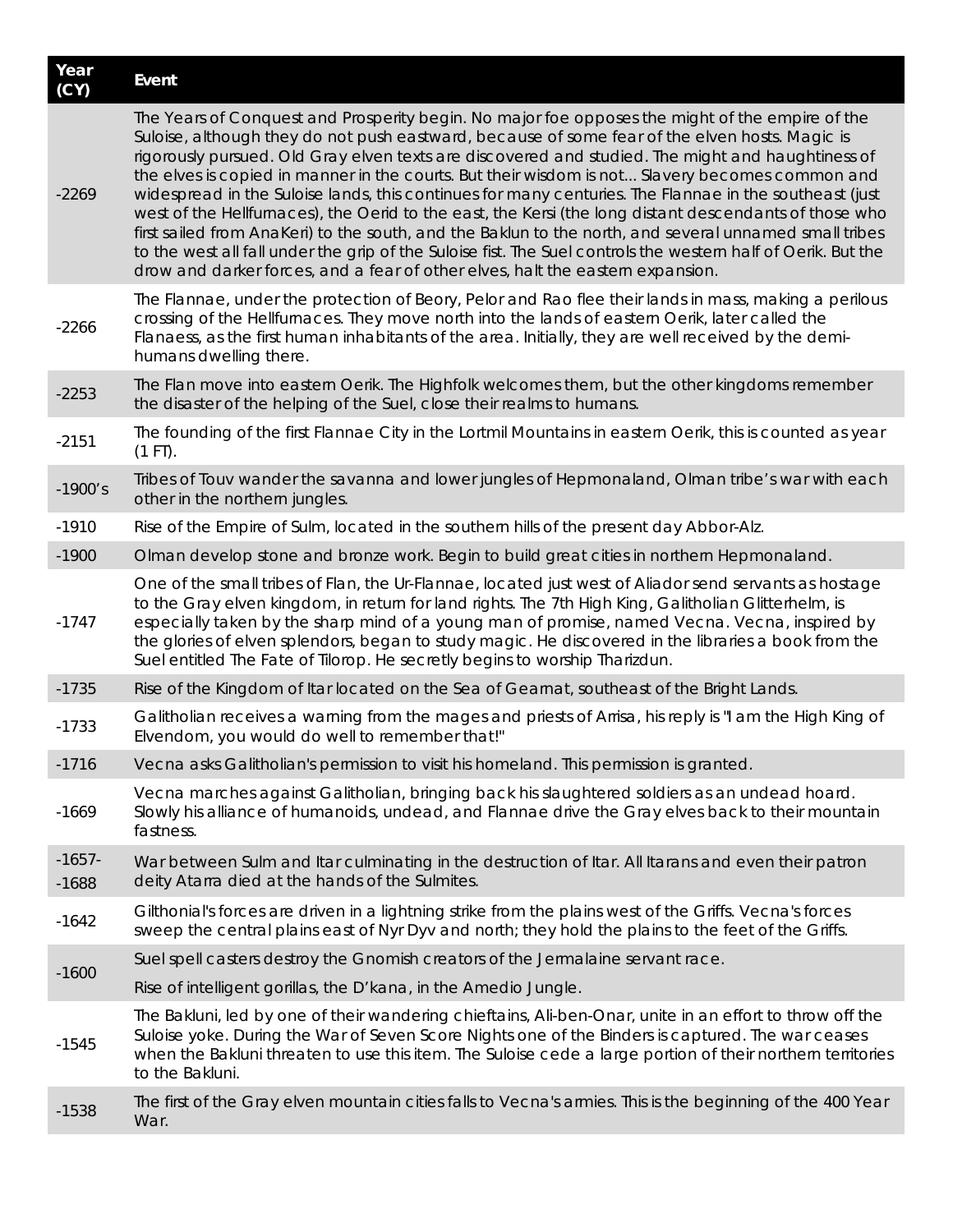| Year<br>(CY)        | Event                                                                                                                                                                                                                                                                                                                                                                                                                                                                                                                                                                                                                                                                         |
|---------------------|-------------------------------------------------------------------------------------------------------------------------------------------------------------------------------------------------------------------------------------------------------------------------------------------------------------------------------------------------------------------------------------------------------------------------------------------------------------------------------------------------------------------------------------------------------------------------------------------------------------------------------------------------------------------------------|
| $-1539$             | The Suel and Bakluni come to an uneasy peace. The House of Zolax plots to fight the Bakluni<br>influences (in Bakluni lands, and on other groups such as the Oeridians) wherever found.                                                                                                                                                                                                                                                                                                                                                                                                                                                                                       |
| $-1500$             | Keraptis establishes himself as protector of Tostenhca.                                                                                                                                                                                                                                                                                                                                                                                                                                                                                                                                                                                                                       |
| $-1416$             | Decline of the Sulm Empire.                                                                                                                                                                                                                                                                                                                                                                                                                                                                                                                                                                                                                                                   |
| $-1408$             | Crowning of first Touv King in Kundanol. Beginning of the Touv Calendar. The Kingdom of Kunda lasts<br>for a little over 1100 years. First King Onatal gains kingship by defeating his brother Onak.                                                                                                                                                                                                                                                                                                                                                                                                                                                                          |
| $-1399$             | The Emperor Zeeckar attempts to strengthen his realm. He attempts to annihilate the Houses of Ulmar<br>and Opell in what he calls The War of Purity. These western houses have long intermarried with tribes<br>to the west, and Zeeckar uses this as an excuse to tighten his grip on the empire. Both houses<br>ultimately flee the empire by traveling west over the Vast Ocean, where they pass out of memory.                                                                                                                                                                                                                                                            |
| $-1250$             | Iyapo declared an official city-state by Kingdom of Kunda.                                                                                                                                                                                                                                                                                                                                                                                                                                                                                                                                                                                                                    |
| $-1221$             | Gilthonial's armies slowly give way before Vecna, no aid reaches Gilthonial. Vecna's armies destroy<br>all but 5 Gray elven cities in the Griff Mountains.                                                                                                                                                                                                                                                                                                                                                                                                                                                                                                                    |
| $-1215$             | Imperial Suloise Congress votes to create Derro.                                                                                                                                                                                                                                                                                                                                                                                                                                                                                                                                                                                                                              |
| $-1200$             | D'kana disappear from the Amedio Jungle.                                                                                                                                                                                                                                                                                                                                                                                                                                                                                                                                                                                                                                      |
| $-1154-$<br>$-1148$ | Gilthonial left his capitol with the host of that city. He marched against Vecna and drove him from<br>the mountains. But once in the plains, Vecna revealed a new weapon, a black sword forged of<br>material from the stars. Vecna met Gilthonial in single combat and slew him. The army of Vecna then<br>destroyed the elven host, and marched into the mountains. They inhabited and defaced the elven<br>cities, remaking them in the image of Vecna. Four cities, however, were never found. The capital,<br>Erieadan, the height of Gray elven architecture and power, was destroyed to a stone. So ended the<br>Elven Kingdom of Aliador, the seat of the High King. |
| $-1145$             | The City of Summer Stars defends itself from Vecna's incursions. But the city is abandoned after Prince<br>Darnakurian turns to darkness. Queen Sharafere and the remnant of her people head to the islands<br>in the south.                                                                                                                                                                                                                                                                                                                                                                                                                                                  |
| $-1142$             | Vecna's body is destroyed. Despite this, the three remaining hidden Gray elven cities of Aliador do<br>not reveal themselves.                                                                                                                                                                                                                                                                                                                                                                                                                                                                                                                                                 |
| $-1138$             | Envoys from Celene are sent to contact the three hidden cities of Aliador, they do not return. This is<br>the beginning of The Sleeping Years. The Elven realms do not communicate with outsiders and rarely<br>with each other.                                                                                                                                                                                                                                                                                                                                                                                                                                              |
| $-1105$             | The decay of the Suloise Empire into crime and corruption cannot be denied as Emperor Zinkman<br>ad-Zol declares himself a God. He uses the power of the Binders to enforce his claim.                                                                                                                                                                                                                                                                                                                                                                                                                                                                                        |
|                     | Xagy and Joramy forge Queen Ehlissa's Nightengale.                                                                                                                                                                                                                                                                                                                                                                                                                                                                                                                                                                                                                            |
| $-1100$             | The high priests of the Olman city-states of Alocotla and Xapatlapo make a pact with the god Tlaloc.<br>The yuan-ti race is born.                                                                                                                                                                                                                                                                                                                                                                                                                                                                                                                                             |
|                     | Keraptis driven out of Tostenhca.                                                                                                                                                                                                                                                                                                                                                                                                                                                                                                                                                                                                                                             |
| $-1082$             | The Oeridian tribes to the north and west of the empire do not accept the "god" Zinkman. Zinkman<br>attacks the surprised Oeridian tribes destroying three of the thirteen that exist. The Oeridians are<br>forced to bow to Zinkman. The Aerdy (the chief of the tribe of that name) refuses, and challenges<br>Zinkman in a duel to the death. Zinkman accepts, but finds that he is battling none other than St.<br>Cuthbert, himself. Cuthbert reduces Zinkman to a babbling, drooling idiot. Cuthbert does not take<br>the Binders from the houses of Suel, but divides them among the ruling houses.                                                                    |
| $-1079$             | The House Schnai, after a short struggle, takes the throne of the Empire. Ovrung the First manages to<br>restore the kingdom to a shadow of it's former self.                                                                                                                                                                                                                                                                                                                                                                                                                                                                                                                 |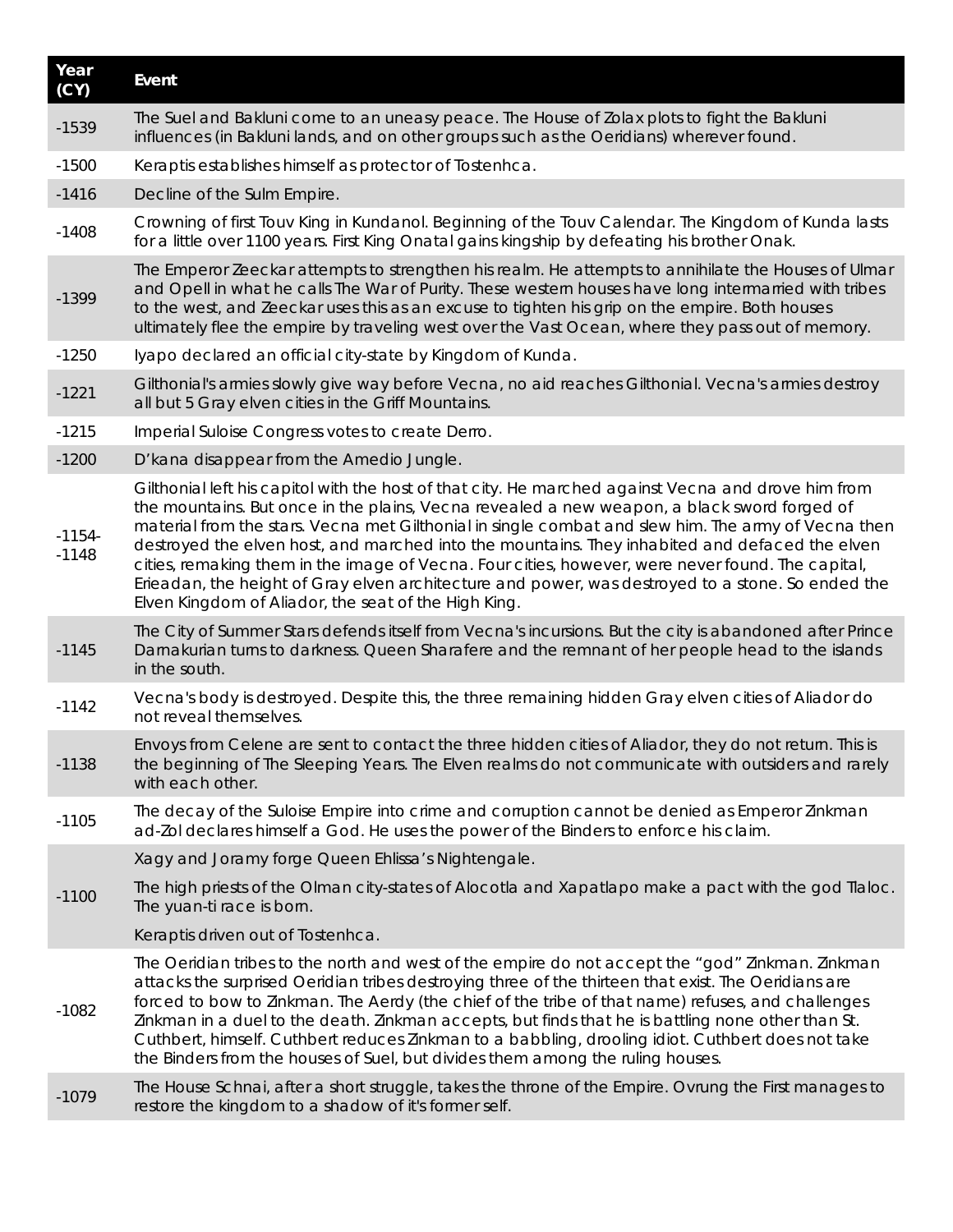| Year<br>(CY) | Event                                                                                                                                                                                                                                                                                                                                                                                   |
|--------------|-----------------------------------------------------------------------------------------------------------------------------------------------------------------------------------------------------------------------------------------------------------------------------------------------------------------------------------------------------------------------------------------|
| $-1023$      | Death of the elven Queen Sharafere.                                                                                                                                                                                                                                                                                                                                                     |
| $-1000$      | Migration of Hepmonaland Olman into the Amedio jungle.                                                                                                                                                                                                                                                                                                                                  |
|              | Flannae tribes inhabit the Pomarj region.                                                                                                                                                                                                                                                                                                                                               |
| $-806$       | The minor temples of Tharizdun, hidden in the mountains immediately west of the Vesve starts<br>practicing a heretofore unknown discipline which combines physical regimen with mental powers. It<br>is rumored that these disciplines were torn from the mind of a captured Bakluni priest.                                                                                            |
| $-805$       | Olman of the Amedio declare that they are the true Olman nation. Beginning of the Olman Luna<br>calendar.                                                                                                                                                                                                                                                                               |
| $-800$       | Keraptis battles and defeats Aegwareth, Elder Druid, for control of White Plume Mountain.                                                                                                                                                                                                                                                                                               |
| $-754$       | Fall of the Sulm Empire. Emperor Shattados dons the Scorpion Crown dooming himself and his people<br>for all (?) time.                                                                                                                                                                                                                                                                  |
| $-728$       | The empire slips into stagnation. Numerous plagues sweep through the Suel Empire, some magical<br>and some mundane. The population falls by over 40%. Many towns are completely emptied, and the<br>border defenses are greatly weakened. This is the first year of those known as The Plague Years.                                                                                    |
| $-720$       | Keraptis driven out of his kingdom, he goes below White Plume Mountain.                                                                                                                                                                                                                                                                                                                 |
|              | Anatal, northernmost Touv fort, constructed.                                                                                                                                                                                                                                                                                                                                            |
| $-645$       | The Oeridian high priestess Johydee using her Mask, helps the Oeridians break free of Suel<br>domination. (1 OR)                                                                                                                                                                                                                                                                        |
| $-644$       | The Great Migrations begins. Aerdy and other Oeridians push eastwards due to ever-increasing<br>struggles between the Baklunish and Suloise Empires threaten Oerik.                                                                                                                                                                                                                     |
| $-627$       | The population begins to recover, but the Bakluni peace begins to break down. Raids become<br>frequent.                                                                                                                                                                                                                                                                                 |
| $-604$       | The first of the Succession Wars. The Schnai are removed from the throne.                                                                                                                                                                                                                                                                                                               |
| $-594$       | Birth of Lyzandred.                                                                                                                                                                                                                                                                                                                                                                     |
| $-563$       | A temple to <i>Tharizdun</i> is located near the realm of the Highfolk, it is cleared, but a mystic force keeps<br>it from being destroyed.                                                                                                                                                                                                                                             |
| $-554$       | Lyzandred discovers a portal to a demiplane, which enhances his quest to neutralize strong magical<br>items.                                                                                                                                                                                                                                                                            |
| $-534$       | Lyzandred completes his transformation into a lich state.                                                                                                                                                                                                                                                                                                                               |
| $-505$       | The last of the Succession Wars. After 500 years with the succession falling to nine different Houses,<br>the House Zolax regains control of the Imperium. Missionary monks from the hidden Temple of<br>Tharizdun return to the Suloise Empire and begin winning converts.                                                                                                             |
| $-504$       | The Bakluni withdraw their ambassador from the Suloise Empire when Zunid-ad-Zol, the Prince of<br>House Zolax is crowned Emperor of the Suel Peoples.                                                                                                                                                                                                                                   |
| $-494$       | The First Division occurs. One of Zellifar's minions, the High Priest Pellipardus, slips away from the Zolites<br>and takes his minor family to the Ratik area, in the North. Pellipardus takes one of the Binders with<br>him. Zellifar does not pursue, fearing that this will take his attention away from the Three Houses of<br>Pursuit: the Schnai, the Fruztii, and the Cruskii. |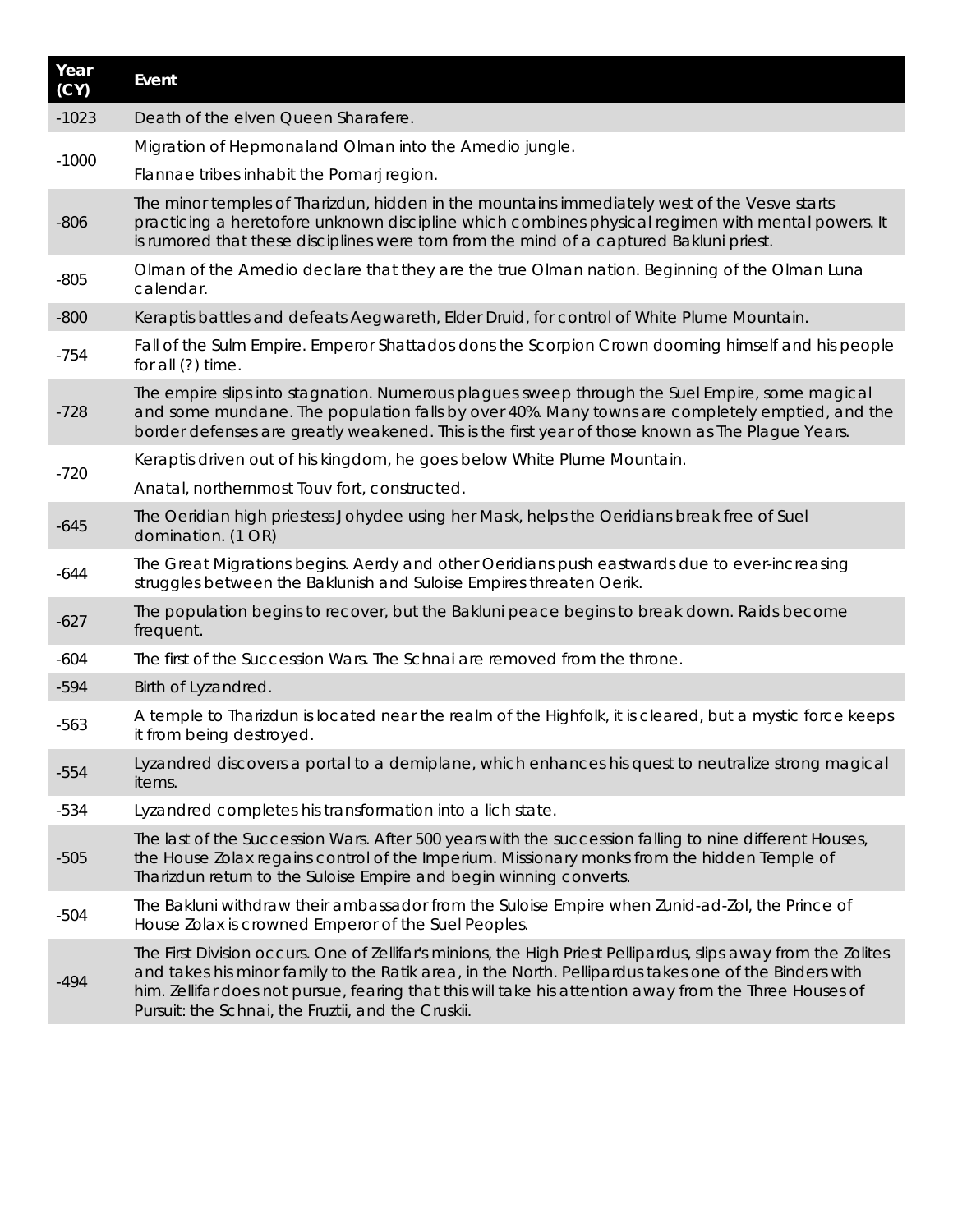| Year<br>(CY)      | Event                                                                                                                                                                                                                                                                                                                                                                                                                                                                                                                                                                                                                                                                                                                                                    |
|-------------------|----------------------------------------------------------------------------------------------------------------------------------------------------------------------------------------------------------------------------------------------------------------------------------------------------------------------------------------------------------------------------------------------------------------------------------------------------------------------------------------------------------------------------------------------------------------------------------------------------------------------------------------------------------------------------------------------------------------------------------------------------------|
| $-493-$<br>$-445$ | The Zolite scatter the Flannae before them, and move south to the Tilvanot Peninsula. Zellifar carries<br>with him two of the lesser Binders and the imprisoned Genie King. It is during this time (5080 SD) that<br>Uhas of the Neheli and his followers split from the Zolites and slaughtered a group of Flan in the<br>Suehenna Hills (Drachensgrabs) and were turned by an unnamed Flan power into The Twisted Forest.<br>The three pursuing houses, unable to find the magical tunnel, turn north, where they are met by<br>regrouped Oeridians and fearful Flannae who harry and drive these Suel houses south. Many are lost<br>and remain in the Amedio Jungle. They eventually move back east and march toward what is now<br>the Rift Canyon. |
| $-490$            | Assassination of Emperor Tloqasikukuatl of Chetanicatla, emperor of the Amedio Olman empire, by<br>priests of Zotzilaha.                                                                                                                                                                                                                                                                                                                                                                                                                                                                                                                                                                                                                                 |
| $-484$            | The beginning of the ' <i>The Great War'</i> between the Baklunish and Suloise. Nine thousand Bakluni are<br>slaughtered in the Salhaut Pass. Munid promises to destroy the Bakluni entirely, even if the majority of<br>mages of his own house die in the process.                                                                                                                                                                                                                                                                                                                                                                                                                                                                                      |
| $-466$            | First employment of humanoid mercenaries by the Suel and Bakluni in wars. The hordes of Euroz and<br>associated humanoids used as mercenaries by both sides, tended to pillage northwards and<br>eastwards, driving the Oerids before them.                                                                                                                                                                                                                                                                                                                                                                                                                                                                                                              |
| $-458$            | Heeding their prophets, many Oeridians began moving eastward, coming into contact and conflict<br>with the Flannae. Elves close their realms to humans.                                                                                                                                                                                                                                                                                                                                                                                                                                                                                                                                                                                                  |
| $-448$            | The Year of the Prophets. Seven different prophets foretell of the destruction of the Suel Empire within<br>30 years. The emperor has all seven drawn and quartered, even though one of the prophets is a high<br>priest of Beltar.                                                                                                                                                                                                                                                                                                                                                                                                                                                                                                                      |
| $-447$            | Zellifar-ad-Zol, son of the emperor, a mage/high priest of Beltar, breaks with his father and takes over<br>8,000 Suloise loyal to himself, and flees the kingdom, eastward. The ferocity and magical might of the<br>movement scatters the Oeridians in its path, causing the remainder of the Oeridian to migrate. One<br>of the High Mages, Slerotin (called "the Last High Mage" by the rebellious Zolite Suel who settle in the<br>south of the Flanaess, and the continent of Hepmon), causes a huge tunnel to be bored into the<br>Crystalmists, through which the Zolite Suel flee. He then seals the tunnel closed at both ends, trapping<br>one lesser branch of the family, the Lerara, inside. The Zolites continue eastward.                |
| $-425$            | After almost 500 years of prospering, the Olman Amedio city-states went to war. Tamoachan was<br>destroyed in the magical warfare in one day.                                                                                                                                                                                                                                                                                                                                                                                                                                                                                                                                                                                                            |
| $-424$            | The First Division occurs. One of Zellifar's minions, the High Priest Pellipardus, slips away from the Zolites<br>and takes his minor family to the Ratik area, in the north. Pellipardus takes one of the Binders with him.<br>Zellifar does not pursue, fearing that this will take his attention away from the Three Houses of Pursuit:<br>the Schnai, the Fruztii, and the Cruskii.                                                                                                                                                                                                                                                                                                                                                                  |
| $-424$            | The Scarlet Brotherhood was founded in the last years of the Bakluni-Suel wars to combat what its<br>members saw as the dilution of Suel virtues and superiority; its express purpose was the "purification"<br>of Suel blood and behavior, with the concomitant and inevitable rule.                                                                                                                                                                                                                                                                                                                                                                                                                                                                    |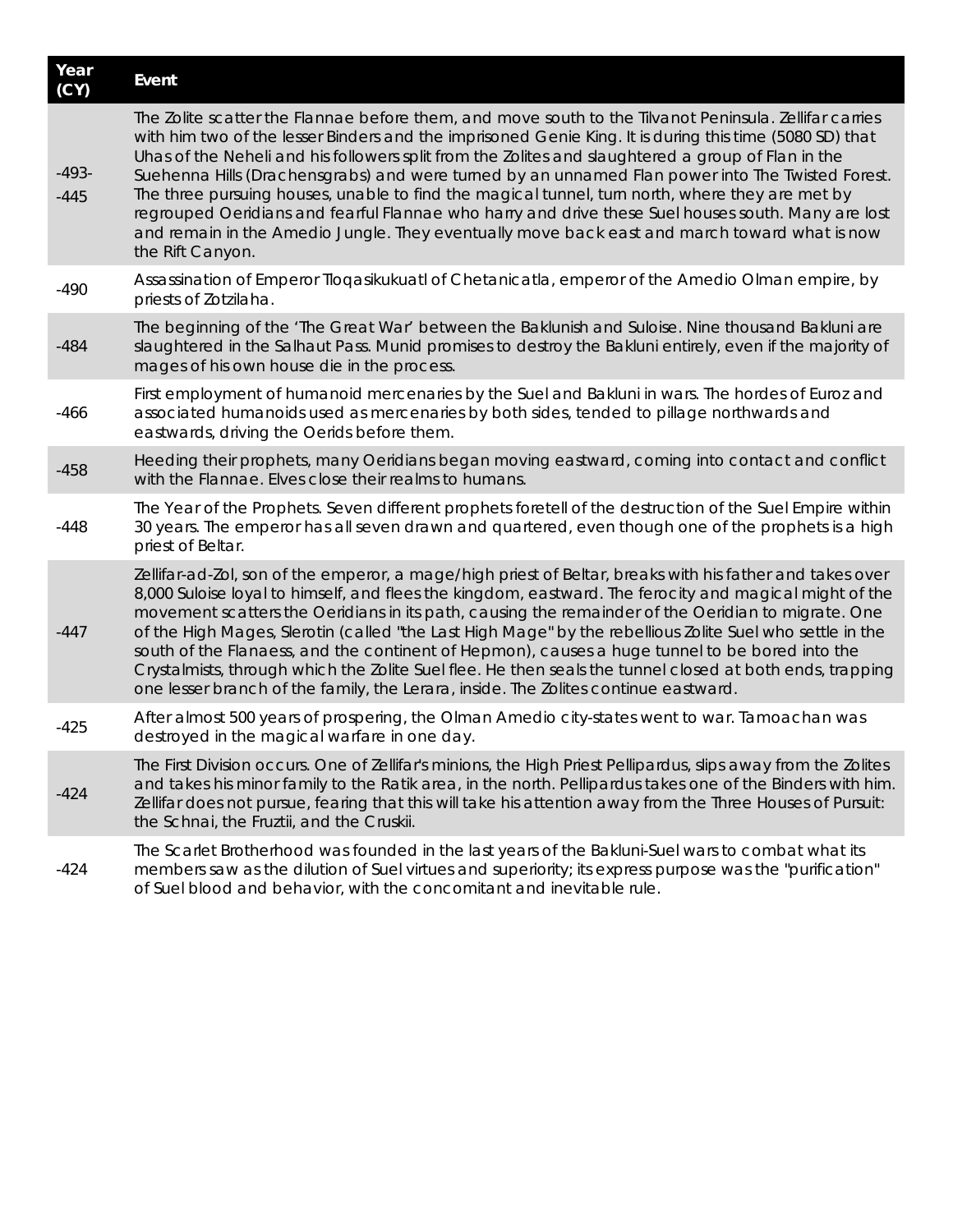| Year<br>(CY) | Event                                                                                                                                                                                                                                                                                                                                                                                                                                                                                                                                                                                                                                                                                                                                                                                                                                                                                                                                                                                                                                                                                                                                                                                                                                                                                                                                                                                                                                                                                                                                                                                                                                                                        |
|--------------|------------------------------------------------------------------------------------------------------------------------------------------------------------------------------------------------------------------------------------------------------------------------------------------------------------------------------------------------------------------------------------------------------------------------------------------------------------------------------------------------------------------------------------------------------------------------------------------------------------------------------------------------------------------------------------------------------------------------------------------------------------------------------------------------------------------------------------------------------------------------------------------------------------------------------------------------------------------------------------------------------------------------------------------------------------------------------------------------------------------------------------------------------------------------------------------------------------------------------------------------------------------------------------------------------------------------------------------------------------------------------------------------------------------------------------------------------------------------------------------------------------------------------------------------------------------------------------------------------------------------------------------------------------------------------|
| $-423$       | Zellifar parleys with the Houses of Pursuit. His Archmage, Slerotin, unleashes a Mass-Enfeeblement on<br>their house mages, and a Mass Suggestion upon the other members of the Houses. Slerotin is blasted<br>by magical energies upon the casting of these mighty spells, leaving the Rift Canyon as the only<br>physical remains of this energy. The remnants of the Three Pursuing Houses (Schnai, Fruztii, Cruskii) are<br>devastated and blasted by magic. Their mages minds are wiped of all magic, and the people are<br>confused and terrified. In mass they flee northeastward, except one family. One small branch of the<br>Schnai, the Hepmona, led by the priestess Jaguarana, moves south. They catch a lagging branch of<br>Pellipardus' followers led by the two brothers, Lendore, a mighty mage, and Tilvan, a priestly follower<br>of Tharizdun, and practitioner of the mental and physical disciplines, and drive them southward. This<br>is called The Second Division. Tilvan takes his followers and hides in the Vast Swamp, and later moves<br>south to establish a monastery on the peninsula, which will later bear his name. Lendore takes his<br>followers and moves to the largest island of the Spindrift chain and meets with the elves. By pact,<br>they allow him and his family to remain on the island, so that he and his descendants should hold it<br>"until the Elven realms have need of it." Jaguarana, and her followers continue madly and blindly, to<br>the south, crossing the ocean in rough canoes to chase LendoreShe and her followers eventually<br>find a large jungle land and take control of its northern reaches. |
| $-422$       | In the Suel Empire, the Suel mages gather their magical energies and cast the <i>Invoked Devastation</i> .<br>No Bakluni cities survive this blast of magical energy. But Bakluni clerics and mages gathered at<br>Tovrag Baragu, using the arcane powers of the Binders, and drawing upon the energies of their<br>holiest site, withstand these energies and counter struck with the Rain of Colorless Fire. The remains of<br>this expenditure of energy are now called the Sea of Dust, and the Dry Steppes.                                                                                                                                                                                                                                                                                                                                                                                                                                                                                                                                                                                                                                                                                                                                                                                                                                                                                                                                                                                                                                                                                                                                                             |
|              | Axe of the Dwarvish Lords is lost; Legend relates that the greatest dwarf who ever lived, the first<br>Dwarven King, forged this weapon in volcanic fires with the aid of a patron god. It passed from<br>dwarven monarch to dwarven monarch until it was lost in the <i>Invoked Devastation</i> centuries gone.<br>Rumors persist of the appearance of the Axe from time to time in various places, but it supposedly<br>bears a curse.                                                                                                                                                                                                                                                                                                                                                                                                                                                                                                                                                                                                                                                                                                                                                                                                                                                                                                                                                                                                                                                                                                                                                                                                                                     |
|              | Zellifar enters the Griff Mountains alone. None know where he goes or what he does there.                                                                                                                                                                                                                                                                                                                                                                                                                                                                                                                                                                                                                                                                                                                                                                                                                                                                                                                                                                                                                                                                                                                                                                                                                                                                                                                                                                                                                                                                                                                                                                                    |
| $-419$       | Sultan Jehef Peh'reen possessed Jacinth of Inestimable Beauty before it passed into Ket, and then<br>Keoland.                                                                                                                                                                                                                                                                                                                                                                                                                                                                                                                                                                                                                                                                                                                                                                                                                                                                                                                                                                                                                                                                                                                                                                                                                                                                                                                                                                                                                                                                                                                                                                |
| $-417$       | The Three Houses of Pursuit move into the Thillonrian Peninsula. They remember and turn to powers,<br>which were basic and strong, Kord and Llerg, forgetting others in the face of the strong magics of<br>Slerotin. Wizardly magic is almost entirely forgotten, all magic is feared and only priests, and skalds<br>used it without fear. Witches are not uncommon, but are forced away from "normal" men. The skalds<br>and priests develop a runic alphabet that carries mystic powers.                                                                                                                                                                                                                                                                                                                                                                                                                                                                                                                                                                                                                                                                                                                                                                                                                                                                                                                                                                                                                                                                                                                                                                                 |
| $-416$       | Zellifar, last scion of emperors, teleports from the Griff Mountains back to the remains of the Suloise<br>Empire. He is destroyed by the lingering magics and final throws of conflict in the area. Thus ends the<br>Suloise Empire, mightiest and longest-lived of empires on Oerth, and it's reckoning (although the<br>Scarlet Brotherhood still uses it to keep records).                                                                                                                                                                                                                                                                                                                                                                                                                                                                                                                                                                                                                                                                                                                                                                                                                                                                                                                                                                                                                                                                                                                                                                                                                                                                                               |
| $-413$       | Founding of the Hepmonaland Suel City of Zar, the first Hepmon-Suel city.                                                                                                                                                                                                                                                                                                                                                                                                                                                                                                                                                                                                                                                                                                                                                                                                                                                                                                                                                                                                                                                                                                                                                                                                                                                                                                                                                                                                                                                                                                                                                                                                    |
| $-411$       | Death of Kevelli Mak, Founder of the Scarlet Brotherhood. Reshnek Nes takes leadership of the<br>Brotherhood.                                                                                                                                                                                                                                                                                                                                                                                                                                                                                                                                                                                                                                                                                                                                                                                                                                                                                                                                                                                                                                                                                                                                                                                                                                                                                                                                                                                                                                                                                                                                                                |
| $-402$       | Settlement of Hepmonaland Suel city of Lerga by Duke Medjar.                                                                                                                                                                                                                                                                                                                                                                                                                                                                                                                                                                                                                                                                                                                                                                                                                                                                                                                                                                                                                                                                                                                                                                                                                                                                                                                                                                                                                                                                                                                                                                                                                 |
| $-400$       | Two centuries of Suel/Oeridian battles for control of the central Flanaess begins; Suel slowly banished<br>to margins of the lands.                                                                                                                                                                                                                                                                                                                                                                                                                                                                                                                                                                                                                                                                                                                                                                                                                                                                                                                                                                                                                                                                                                                                                                                                                                                                                                                                                                                                                                                                                                                                          |
| $-385$       | Founding of Naer's Well (modern Narwell).                                                                                                                                                                                                                                                                                                                                                                                                                                                                                                                                                                                                                                                                                                                                                                                                                                                                                                                                                                                                                                                                                                                                                                                                                                                                                                                                                                                                                                                                                                                                                                                                                                    |
| $-350$       | Knights of the Holy Shielding founded.                                                                                                                                                                                                                                                                                                                                                                                                                                                                                                                                                                                                                                                                                                                                                                                                                                                                                                                                                                                                                                                                                                                                                                                                                                                                                                                                                                                                                                                                                                                                                                                                                                       |
|              | An unnamed Suel house reaches Matreyus Lake and the Olman ruins of Elatalhuilhle and restore it.                                                                                                                                                                                                                                                                                                                                                                                                                                                                                                                                                                                                                                                                                                                                                                                                                                                                                                                                                                                                                                                                                                                                                                                                                                                                                                                                                                                                                                                                                                                                                                             |
| -344         | Suel clans settle on the western shore of Wooly Bay (lost Suel city of the Suss).                                                                                                                                                                                                                                                                                                                                                                                                                                                                                                                                                                                                                                                                                                                                                                                                                                                                                                                                                                                                                                                                                                                                                                                                                                                                                                                                                                                                                                                                                                                                                                                            |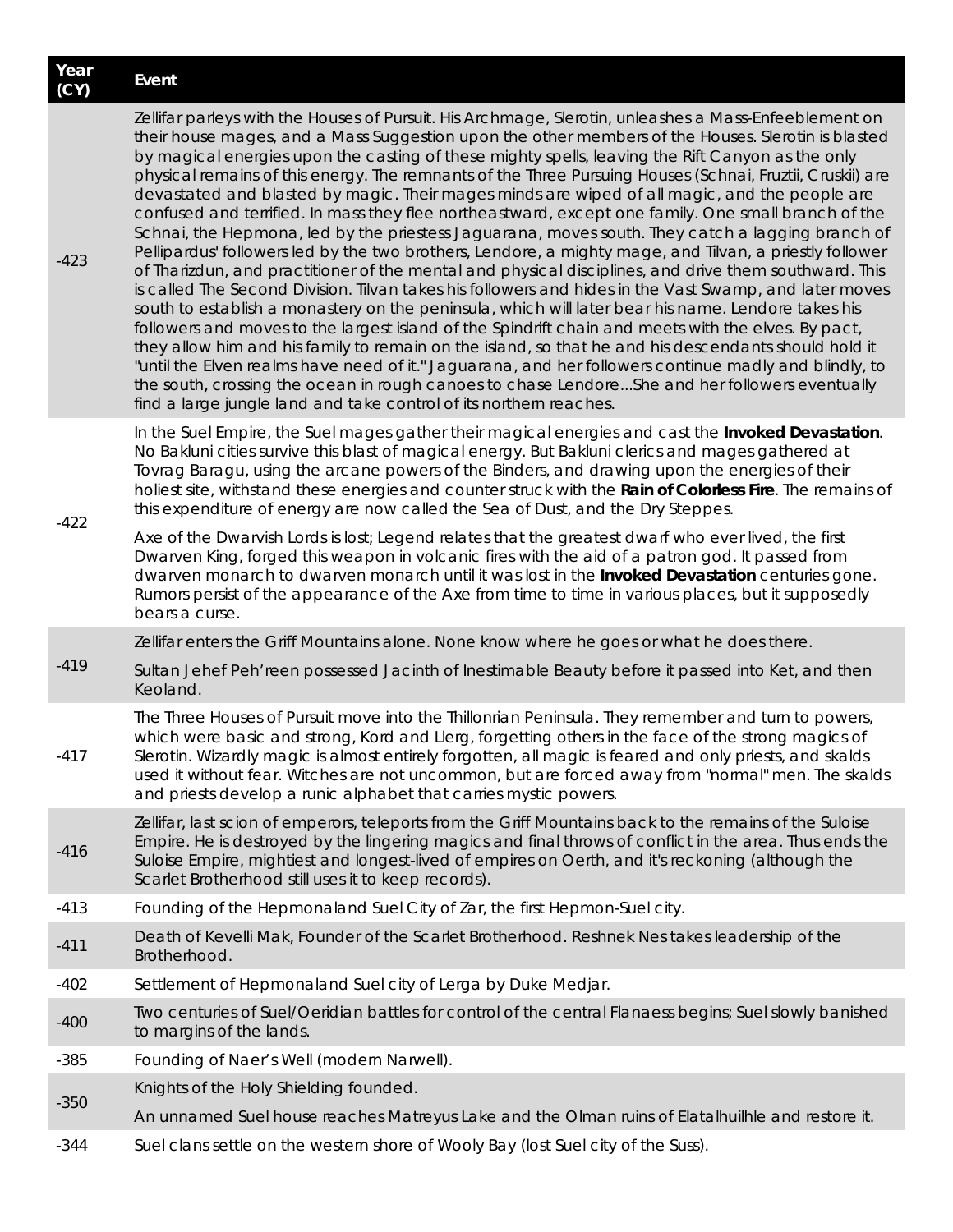| Year<br>(CY) | Event                                                                                                                                                                                                                                                                                                                                                                                                                                     |
|--------------|-------------------------------------------------------------------------------------------------------------------------------------------------------------------------------------------------------------------------------------------------------------------------------------------------------------------------------------------------------------------------------------------------------------------------------------------|
| $-342$       | Keoland is founded by Oeridian and Suel people.                                                                                                                                                                                                                                                                                                                                                                                           |
| $-330$       | Birth of Tuerny the Merciless.                                                                                                                                                                                                                                                                                                                                                                                                            |
| $-315$       | Foundation of City of Jurnre (modern County of Ulek) it is one of the oldest cities built after the<br><b>Invoked Devastation.</b>                                                                                                                                                                                                                                                                                                        |
| $-279$       | Ena Norbe, a Suel wizard, founds Norbe Bay (later Hard Baythen Hardby), and becomes first<br>Gynarch.                                                                                                                                                                                                                                                                                                                                     |
| $-265$       | Tuerny creates the Iron Flask of Tuerny the Merciless.                                                                                                                                                                                                                                                                                                                                                                                    |
| $-252$       | A disguised priest of Meyanok works his way into the inner councils of the prince of Jolan of Kunda.                                                                                                                                                                                                                                                                                                                                      |
| $-250$       | Jolan secedes from Kingdom of Kunda.                                                                                                                                                                                                                                                                                                                                                                                                      |
| $-246$       | The directives of the Scarlet Brotherhood have almost completely subsumed the goals of the Suloise<br>Council of Noble Houses in the Tilvanot Peninsula.                                                                                                                                                                                                                                                                                  |
| $-245$       | Tilvanot Civil War, three remaining independent Suel Houses attempt to overthrow the Scarlet<br>Brotherhood.                                                                                                                                                                                                                                                                                                                              |
| $-243$       | Scarlet Brotherhood defeats final remnants of rebelling Suloise Noble Houses. Scarlet Brotherhood<br>assumes formal control of Tilvanot government, calling the peninsula "The Kingdom of Shar."                                                                                                                                                                                                                                          |
| $-240$       | Fragmentation of the Kingdom of Kunda.                                                                                                                                                                                                                                                                                                                                                                                                    |
| $-216$       | A scion of the House of Garasteth, Lord Mikar, became the first grand prince. He ruled a land now<br>called the Kingdom of Aerdy, with its capitol located in Rel Astra.                                                                                                                                                                                                                                                                  |
| $-194$       | Exploration of the Solnor Ocean begins. In eastern Oerik, some small but farsighted groups living near<br>the Gull Cliffs of the coast developed some skill at maritime travel. The travelers were of mixed stock,<br>Oerid and Flannae, and part of the newly formed kingdom of Aerdy. The persistent Aqua-erdians<br>generated two major seafaring explorations, both of which successfully returned with news of land<br>far eastward. |
| $-170$       | The Suel city Matreyus (originally the Olman Elatalhuilhle) falls for unknown reasons. War between<br>Olman and Suel continue in Amedio for the next 700+ years.                                                                                                                                                                                                                                                                          |
| $-161$       | Gran March founded.                                                                                                                                                                                                                                                                                                                                                                                                                       |
| -160         | Founding of monastery to <i>Pelor</i> in what is modern Westtown in Geoff.                                                                                                                                                                                                                                                                                                                                                                |
| $-122$       | Aqua-erdians strike out east across the Solnor Ocean. Disenchanted by a warlike turn of events in<br>their homeland, most of the remaining Aqua-erdians left Aerdy by sea, migrating eastward across<br>the Solnor Ocean. Those who remained became the ancestors of the Sea Barons, now virtually<br>independent, but swearing fealty to the Overking at Rauxes.                                                                         |
| $-109$       | Rax Aerdi defeated their Nyrondese rivals in the Battle of Fortnight's Length. Great Kingdom's capitol<br>moved from Rel Astra to Rauxes.                                                                                                                                                                                                                                                                                                 |
| $-107$       | Knight Protectors of the Great Kingdom is formed.                                                                                                                                                                                                                                                                                                                                                                                         |
| $-45$        | Birth of Hautna Masq, Greyhawk Dragon.                                                                                                                                                                                                                                                                                                                                                                                                    |
| $-15$        | Temple of Istus built in Wragby.                                                                                                                                                                                                                                                                                                                                                                                                          |
| 1            | Overking Nasran crowned in Rauxes (Great Kingdom); frontiers of the Great Kingdom reach modern-<br>day Greyhawk City and beyond.                                                                                                                                                                                                                                                                                                          |
|              | The Kingdom of Shar resists the expansion efforts of the Great Kingdom.                                                                                                                                                                                                                                                                                                                                                                   |
| 4            | Aerdian Captain Maret Nial "conquers" Greyhawk and declares his domain part of the Great<br>Kingdom.                                                                                                                                                                                                                                                                                                                                      |
| 11           | Major battle between Oeridians and Flan Tribes at modern day Arrowstrand.                                                                                                                                                                                                                                                                                                                                                                 |
| 12           | City of Scant constructed.                                                                                                                                                                                                                                                                                                                                                                                                                |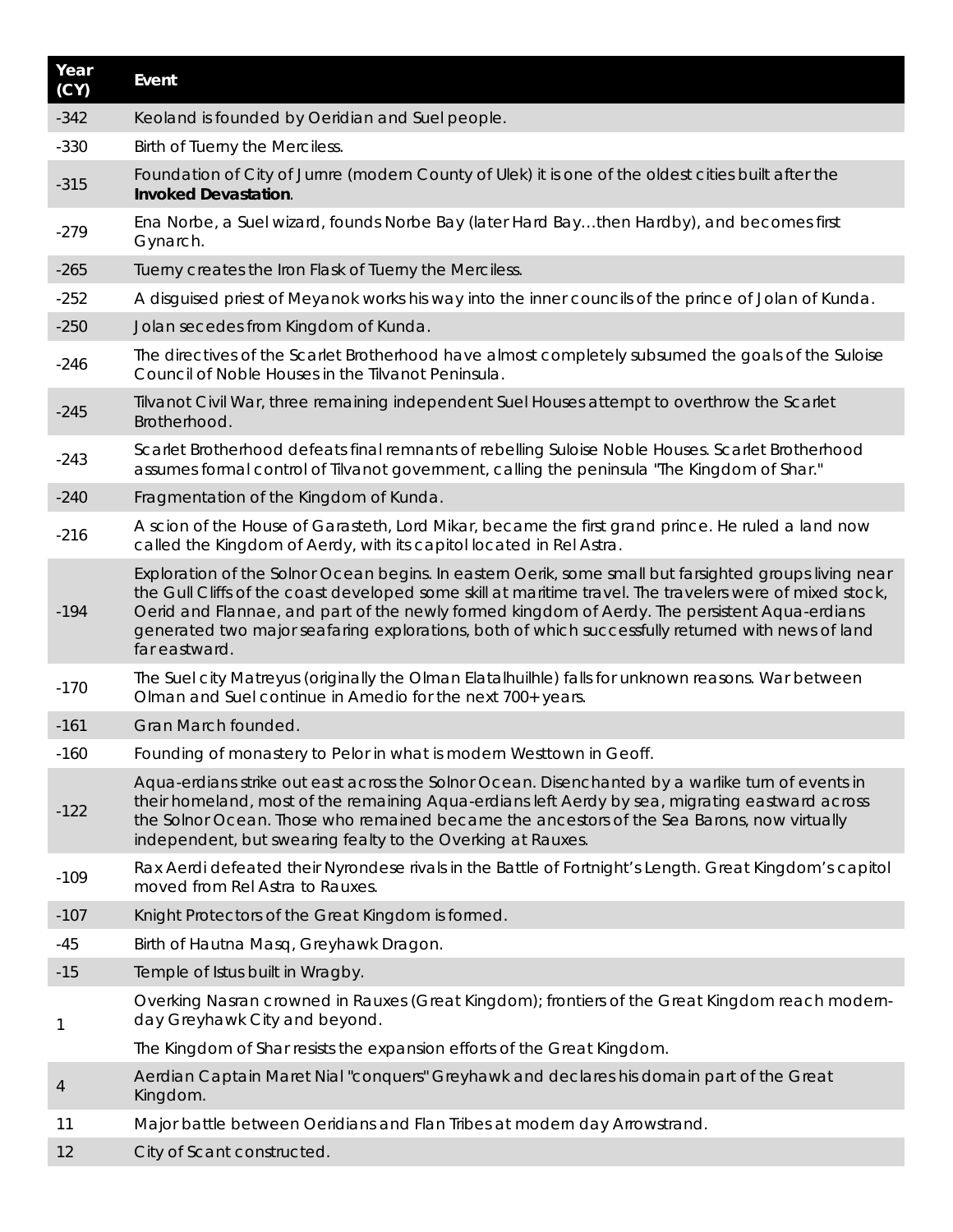| Year<br>(CY) | Event                                                                                                                                                                                                                                                                                                                                                                                                                                                         |
|--------------|---------------------------------------------------------------------------------------------------------------------------------------------------------------------------------------------------------------------------------------------------------------------------------------------------------------------------------------------------------------------------------------------------------------------------------------------------------------|
| 15           | Population boom in Greyhawk caused by treasure hunters, Overking grants Maret Nial title of<br>Landgraf of Selintan.                                                                                                                                                                                                                                                                                                                                          |
| 42           | Founding of Oytmeet by a merchant company.                                                                                                                                                                                                                                                                                                                                                                                                                    |
| 43           | Greyhawk City attacked by humanoids, repelled by spellcasters led by Ganz, son of Maret Nial.                                                                                                                                                                                                                                                                                                                                                                 |
| 49           | Maro, daughter of the Gynarch of Hardby and wife of Lord Ganz of Greyhawk, becomes Gynarch of<br>Hardby.                                                                                                                                                                                                                                                                                                                                                      |
| 75           | Death of Overking Tenmaris, Yalranda of Rax Nyrond House becomes the ruling house of Aerdy; the<br>house was to rule for nearly 400 years.                                                                                                                                                                                                                                                                                                                    |
| 80           | Founding of Eastfair in North Province.                                                                                                                                                                                                                                                                                                                                                                                                                       |
| 90's         | Keraptis leaves White Plume Mountain to further his research and never returns.                                                                                                                                                                                                                                                                                                                                                                               |
| 98           | Overking Erhart I allows his son to handle the Orb of the Hatchling, which resulted in the youth's<br>death.                                                                                                                                                                                                                                                                                                                                                  |
| 100          | Viceroyalty of Furyondy established.                                                                                                                                                                                                                                                                                                                                                                                                                          |
| 109          | Bone March established by Overking Manshen as a reward to the victorious commanders over the<br>Suel barbarians from Fruztii.                                                                                                                                                                                                                                                                                                                                 |
| 118          | The Academy of Art and Science founded by the Grey Savant, a mysterious figure who was<br>reputedly both a wizard of awesome power and a priest of Boccob. Located on the banks of the<br>Selintan.                                                                                                                                                                                                                                                           |
| 124          | City of Irongate completed.                                                                                                                                                                                                                                                                                                                                                                                                                                   |
| 150          | First appearance of Rhennee near the Adri Forest.                                                                                                                                                                                                                                                                                                                                                                                                             |
| 155          | Atirr Aedorich discovers the Sinking Isle.                                                                                                                                                                                                                                                                                                                                                                                                                    |
| 167          | A copy of the Tome of the Scarlet Sign was delivered to Muratree, the court wizard to the Malachite<br>throne.                                                                                                                                                                                                                                                                                                                                                |
| 168          | With the naval power of the Sea Barons at the fore, the Aerdi capture the Lordship of the Isles.                                                                                                                                                                                                                                                                                                                                                              |
| 170          | City of Tolanok (originally Olman, but later settled by Touv) rendered barren. High priests of Meyanok<br>withered the vegetation.                                                                                                                                                                                                                                                                                                                            |
| 171          | The Battle of Chokestone. The site is that of a great battle between Aerdi men and a small Flan tribe.<br>The Oeridians were easily triumphant, and an excessively brutal general ordered the torture and<br>sacrifice of all surrendering Flan folk in thanks to Erythnul. The following day, the Aerdi army woke<br>from its camp to find that the land for several square miles around had been stripped of vegetation.<br>Only slate like stone remained. |
| 172          | Lays of Bar Strannach delivered. A huge fomorian giant, said to be 40 feet tall, staggered into Bar<br>Strannach, slew half the occupants, and then screamed some crazed and allegedly prophetic<br>utterances regarding the Great Kingdom's future history and fate. Collapsing in a ghastly fit, the giant<br>spewed forth a book, the Lays of Bar Strannach, which is still preserved in a small shrine to Boccob.                                         |
| 174          | Muratree dies when his attempts to transform into a lich fail.                                                                                                                                                                                                                                                                                                                                                                                                |
| 193          | Quarry Garden of Jurnre established. Created at the order of Countess Llyra from the quarry in the<br>Hill of Stars that supplied the Citadel and many of the older houses in the city. By tradition it is open to<br>the public so long as they remain on the public paths and greens. It may well be one of the oldest<br>human-built gardens in the Flanaess, and it is certainly one of the loveliest.                                                    |
| 198          | A comet appears over Flanaess.                                                                                                                                                                                                                                                                                                                                                                                                                                |
|              | City of Leukish (modern Duchy of Urnst) began as a trading post between Furyondy and Nyrond.                                                                                                                                                                                                                                                                                                                                                                  |
| 200          | The power of the Malachite Throne wanes; As the waned, the Viceroys of Ferrond ruled more by their<br>own writ and less by the leave of the Aerdi overlords.                                                                                                                                                                                                                                                                                                  |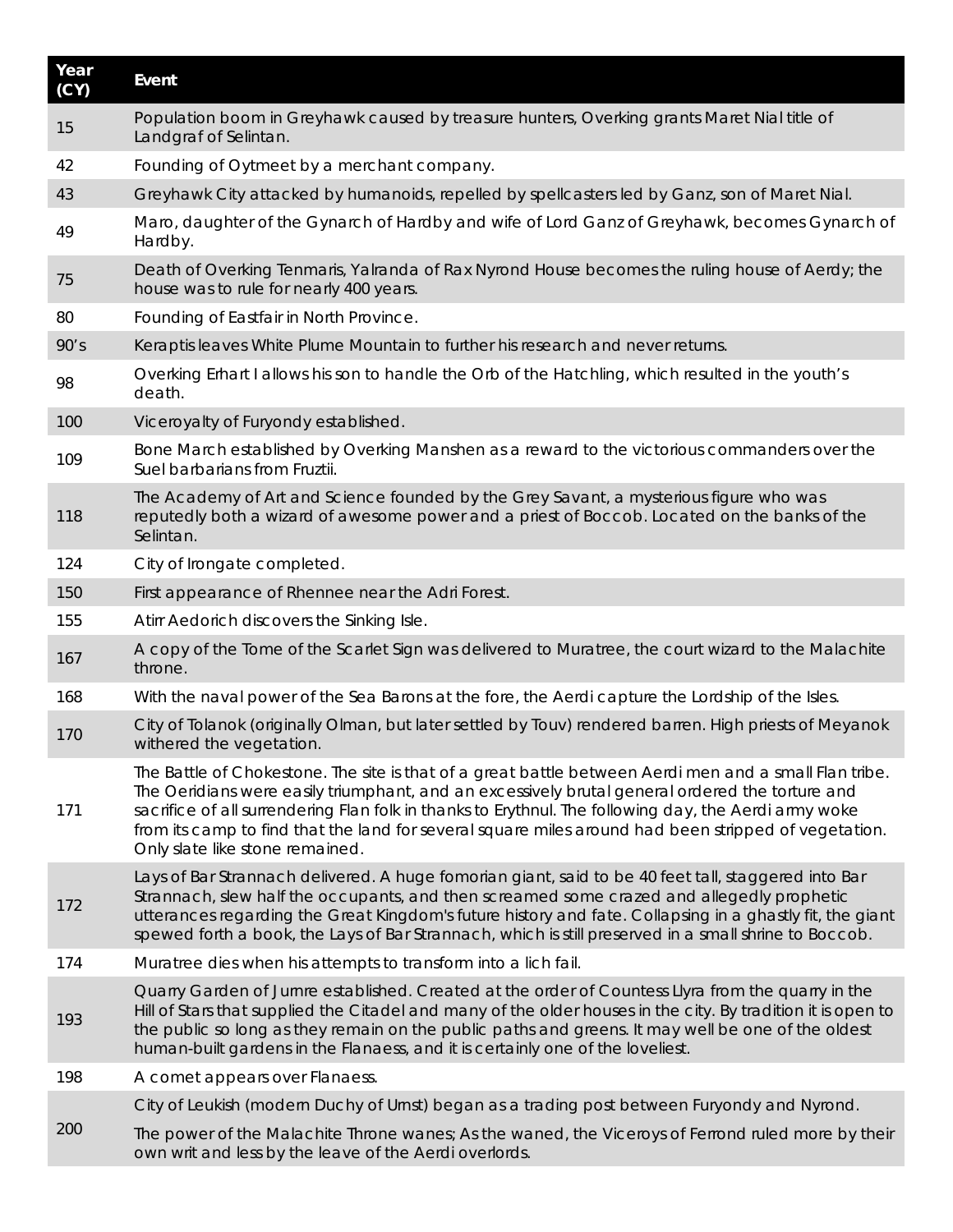| Year<br>(CY) | Event                                                                                                                                                                                                                                                                                                                                                                                                          |
|--------------|----------------------------------------------------------------------------------------------------------------------------------------------------------------------------------------------------------------------------------------------------------------------------------------------------------------------------------------------------------------------------------------------------------------|
| 209          | Assassination of the Landgraf of Selintan and the garrison commander of Greyhawk. The next officer<br>in line, Ponjes the Bull, leads the "Expulsion of Evil" (burning of evil temples, massacre of worshippers)<br>Ponjes appointed new Landgraf of Selintan, but used the title Mayor of Greyhawk.                                                                                                           |
| 213          | Age of Great Sorrow commences.                                                                                                                                                                                                                                                                                                                                                                                 |
|              | Aerdian soldiers withdrawn from Greyhawk City.                                                                                                                                                                                                                                                                                                                                                                 |
| 215          | First appearance of Wastri the Hopping Prophet, assumed to be one of the original followers of<br>Kevelli. The Scarlet Brotherhood declares him "an impure creature."                                                                                                                                                                                                                                          |
| 219          | The 16 <sup>th</sup> Procession of Blessing was attacked and the <i>Cup and Talisman of Al-Akbar</i> were stolen by<br>strange tall elves that escaped on giant eagles towards the Barrier Peaks.                                                                                                                                                                                                              |
| 223          | House Naelax regained throne after death of Herzog Zelcor I.                                                                                                                                                                                                                                                                                                                                                   |
| 254          | Thrommel I crowned as King of Furyondy in Dyvers; Veluna, Tenh, and Perrenland also become<br>independent. Dyvers serves as first capitol of Furyondy.                                                                                                                                                                                                                                                         |
|              | Soldiers from Great Kingdom garrisoned in Greyhawk City and Hardby.                                                                                                                                                                                                                                                                                                                                            |
| 254-256      | Karamos, mayor of Dyvers, commissions and builds The Catacombs.                                                                                                                                                                                                                                                                                                                                                |
| 254-261      | Omt the Hairy, son of Ponjes the Bull, carries on secret negotiations with King Thrommel I.                                                                                                                                                                                                                                                                                                                    |
| 261          | Aerdian troops withdrawn from Greyhawk City.                                                                                                                                                                                                                                                                                                                                                                   |
| 277          | Aerdian troops withdrawn from Hardby.                                                                                                                                                                                                                                                                                                                                                                          |
| 278          | Zagig Yragerne is born in the City of Greyhawk to the Landgraf of the Selintan (Zador Yragerne,<br>great, great grandson of Ganz Yragerne) and the Gynarch of Hardby (Marlana Trieste) At this time,<br>the city of Greyhawk is the capital of a land extending south from the Nyr Dyv to the Whoolly Bay.<br>The Cairn Hills and the Mist Marshes are unclaimed wilderness, as is most of the Gnarley Forest. |
| 286          | Tavish I of Gradsul rises to the throne of Keoland.                                                                                                                                                                                                                                                                                                                                                            |
| 283-300      | Thrommel III of Furyondy constructs the City of Chendl, named after another city of ages past, to be<br>his new capital. The original Chendl once stood near present day Crockport.                                                                                                                                                                                                                            |
| 294          | Mild epidemic in Pregmere, in Geoff, healed by priests of Pelor from monastery of West Town.                                                                                                                                                                                                                                                                                                                   |
| 300-350      | Bandit Kingdoms formed.                                                                                                                                                                                                                                                                                                                                                                                        |
| 303          | By this time the Kingdom of Thalland (of the Aerdi sub-tribe Thallari) had emerged on the west side of<br>the Harp River. The Medegian Bladelands, home of the Aerdian sub-tribe Medegi, had settled along<br>the east coast of the Mikar River.                                                                                                                                                               |
| 305          | Zagig Yragerne and an adventuring party enter Lyzandred the Mad's Cairn. Lyzandred tutors Zagig.                                                                                                                                                                                                                                                                                                               |
| 308          | Zagig attends the Academy of Art and Science in Greyhawk, under the tutelage of The Grey Savant.<br>The trading village of Greyhawk slowly grew around this famed place of learning, attracting many of<br>the most learned men and women of the Flanaess.                                                                                                                                                     |
| 310          | Greyhawk City falls into a slump due to heavy taxation by the Overking and other problems.                                                                                                                                                                                                                                                                                                                     |
| 310-360      | Shield Lands become increasingly unified.                                                                                                                                                                                                                                                                                                                                                                      |
| 311          | Discovery and subsequent loss of an Orb of Dragonkind in the Hellfurnaces by a group of explorers.                                                                                                                                                                                                                                                                                                             |
| 316          | The Scarlet Brotherhood establishes relations with the Suel Barbarian lands of the north.                                                                                                                                                                                                                                                                                                                      |
|              | Zagig Yragerne builds Castle Greyhawk.                                                                                                                                                                                                                                                                                                                                                                         |
| 320          | Nomads appear in the north.                                                                                                                                                                                                                                                                                                                                                                                    |
| 322          | Public baths of Innspa built. An eccentric wizard obsessed with personal hygiene built them, and the<br>fire elemental he bound to heat the waters is still at work here.                                                                                                                                                                                                                                      |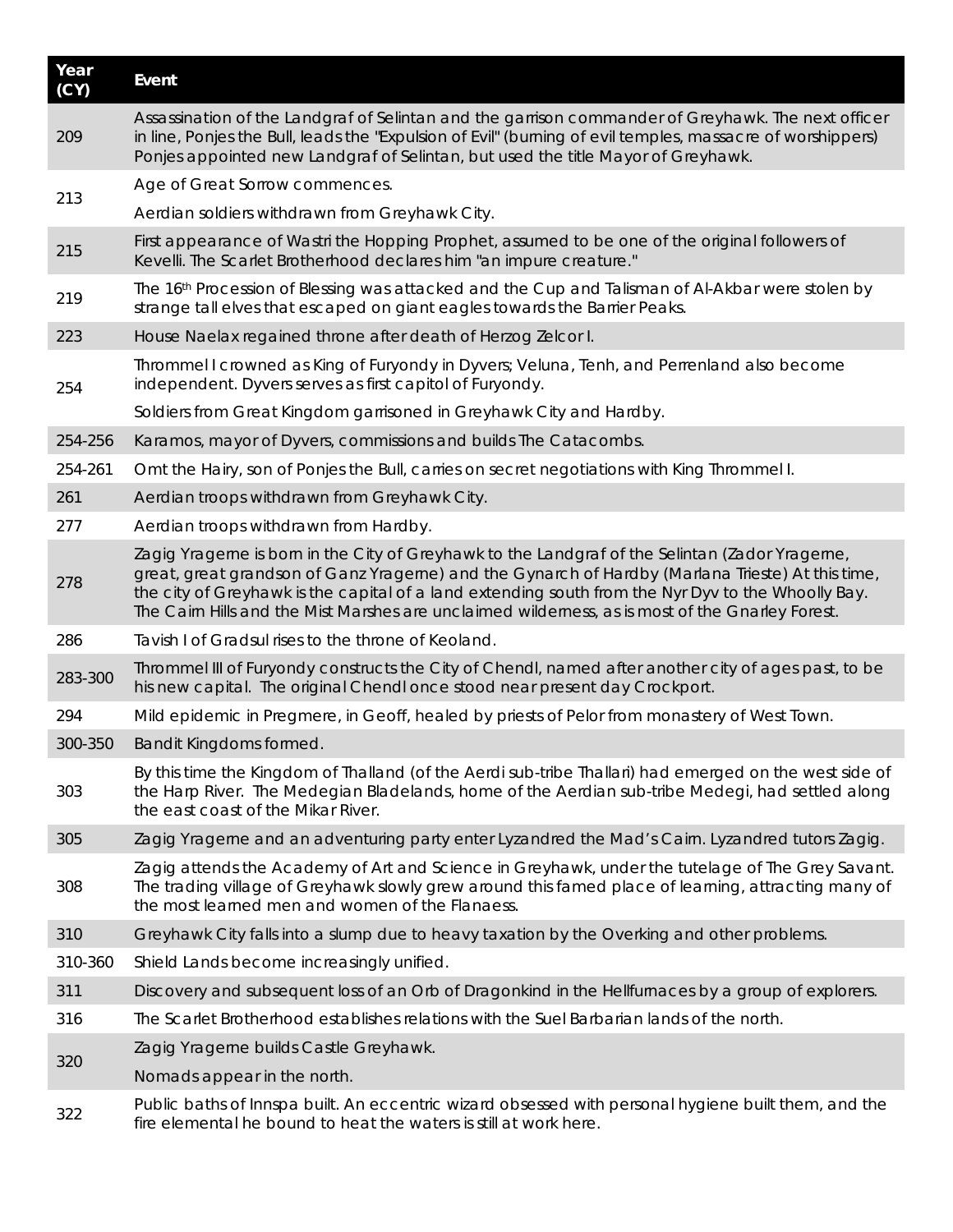| Year<br>(CY) | Event                                                                                                                                                                                                                                                                                                                                                                                         |
|--------------|-----------------------------------------------------------------------------------------------------------------------------------------------------------------------------------------------------------------------------------------------------------------------------------------------------------------------------------------------------------------------------------------------|
| 324          | Kingdom of Johrase, located in the Bandit Kingdoms, formed by Andrellus, a debauched scion of<br>Aerdy's Rax dynasty.                                                                                                                                                                                                                                                                         |
| 349          | Schism in the Order of the Hart caused by priorities in spending. Three orders develop.                                                                                                                                                                                                                                                                                                       |
| 350          | Pontus Hardiggin, a hobniz traveler, begins his explorations.                                                                                                                                                                                                                                                                                                                                 |
| 350-360      | The Short War, Embarked on a policy of conquest, Keoland sent armies north into Ket, Veluna and<br>Furyondy. The Ketite expedition came to grief in successive battles at Molvar and Lopolla. An<br>alliance between Veluna-Furyondy ended the Keoish sieges at Verbobonc and Veluna City.                                                                                                    |
| 356          | Declaring their independence from Great Kingdom forms the Kingdom of Nyrond and Theocracy of<br>the Pale. Barbarians from the North invade the Aerdy's North Province, forcing the Overking to divert<br>troops from the western front thus insuring Nyrond's survival.                                                                                                                       |
|              | Kingdom of Keoland at peak, entering its imperialist phase.                                                                                                                                                                                                                                                                                                                                   |
|              | Urnst states become independent.                                                                                                                                                                                                                                                                                                                                                              |
| 357          | Evil began to grow within the rulers of the Great Kingdom. The House of Rax became decadent, its<br>policies ineffectual and aimed at appeasement. The powerful noble houses took this as their cue to<br>set up palatinate-like states, and rule their fiefs as if they were independent kingdoms.                                                                                           |
| 358          | Order of the Hart begins building Castle Hart at junction of Veng and Crystal Rives.                                                                                                                                                                                                                                                                                                          |
| 360          | "Poor March" (later Pomarj) absorbed by Keoland.                                                                                                                                                                                                                                                                                                                                              |
| 361          | Zagig Yragerne discovers the Orb of the Great Serpent.                                                                                                                                                                                                                                                                                                                                        |
| 371          | Oeridian founder of City of Rookroost (Bandit Kingdoms) assassinated begins bloody method of ruler<br>ship gain that still continues today.                                                                                                                                                                                                                                                   |
| 375          | Zagig Yragerne, the "Mad Archmage," rules Greyhawk. It was Zagig who poured funds into the City<br>of Greyhawk in order to make it into the "Gem of the Flanaess." His reign was bizarre in many other<br>ways, and it came as no surprise when it was reported that Zagig Yragerne had mysteriously<br>vanished after years of rule when no change or aging could be detected.               |
| 375-399      | House Naelax begins using humanoid troops around Adri forest to provision raids.                                                                                                                                                                                                                                                                                                              |
| 376          | Rel Mord built.                                                                                                                                                                                                                                                                                                                                                                               |
| 386          | Birth of Yrag (later Lord Yrag of the Citadel of Eight), he is taken in and raised by Zagig.                                                                                                                                                                                                                                                                                                  |
| 390          | Pontus Hardiggin, a hobniz traveler, retires. Among other stories within his memoirs, some obviously<br>fabricated, Hardiggin described a visit to an idyllic land in which halflings and giants lived in a<br>peaceful cooperation, blessed with fertile soil, health, and a great deposit of gold, emeralds, and<br>useful metals, and most of all with concealment from the outside world. |
|              | Free City Arena built in Greyhawk.                                                                                                                                                                                                                                                                                                                                                            |
|              | Baron Mukos builds Mukos Castle near White Plume Mountain.                                                                                                                                                                                                                                                                                                                                    |
| 393          | Zagig founds Greyhawk Guild of Wizardry.                                                                                                                                                                                                                                                                                                                                                      |
| 395          | Zagig plans walls for Greyhawk to be made of elemental forces.                                                                                                                                                                                                                                                                                                                                |
| 400          | Zagig attends Oligarch meeting in Greyhawk he brings a black dragon, a homunculi, and a flesh<br>golem as attendants, and an odd artifact.                                                                                                                                                                                                                                                    |
|              | Keoland establishes March of Bissel as its northernmost outpost                                                                                                                                                                                                                                                                                                                               |
| 412          | Silver mine established in West Town in Geoff.                                                                                                                                                                                                                                                                                                                                                |
| 414          | Tavish III assumes throne of Keoland.                                                                                                                                                                                                                                                                                                                                                         |
| 420          | Castle Greyhawk mysteriously abandoned. When the timeless Zagig vanished after years of rule over<br>the City of Greyhawk, the castle was likewise abandoned, and rumors tell of a terrible curse placed<br>upon the fortress.                                                                                                                                                                |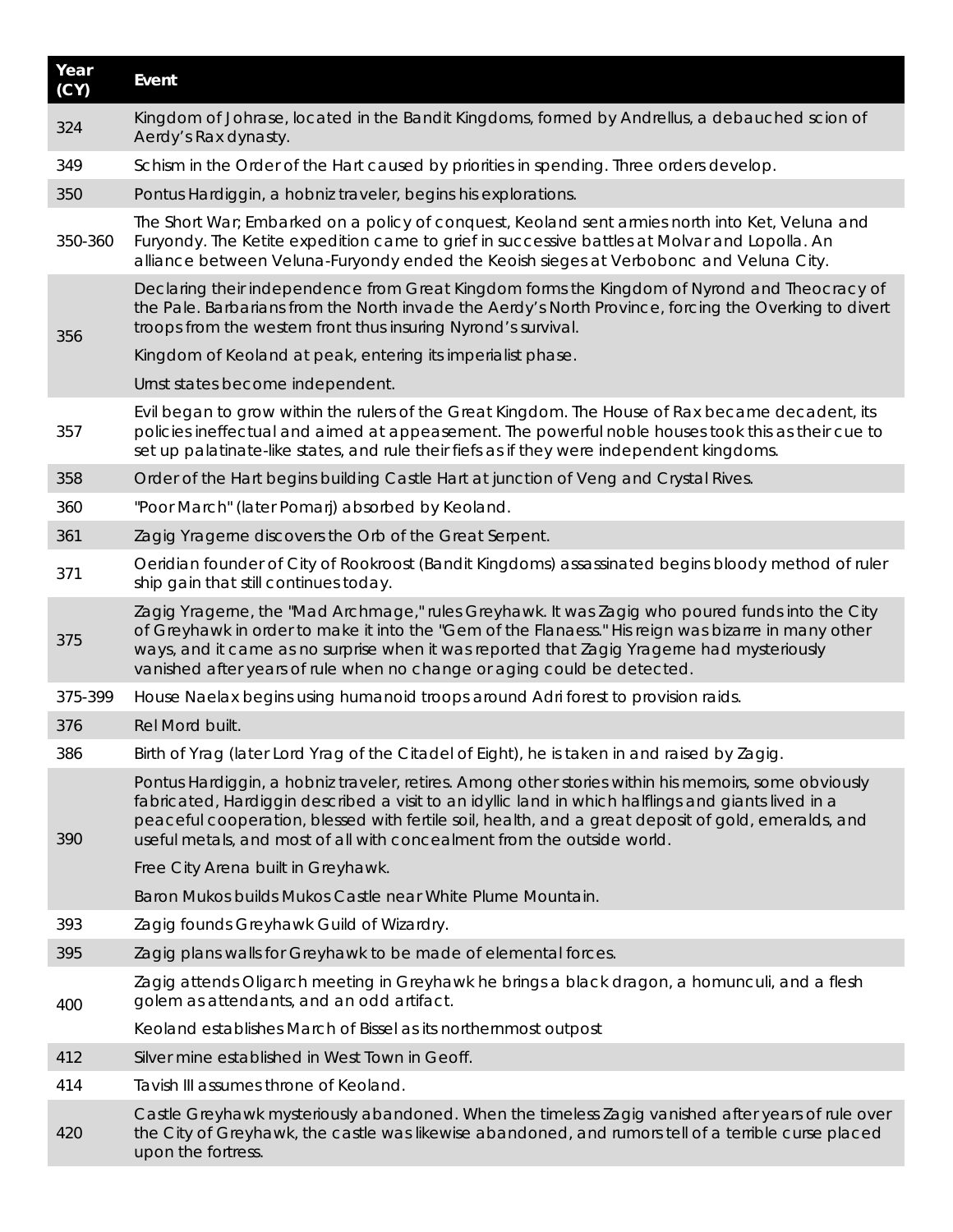| Year<br>(CY) | Event                                                                                                                                                                                                                                             |
|--------------|---------------------------------------------------------------------------------------------------------------------------------------------------------------------------------------------------------------------------------------------------|
|              | Foundation of the Hold of Stonefist by Vlek Col Vlekzed.                                                                                                                                                                                          |
| 430          | New walls built around Greyhawk City, the "quarters" of the city are established. Foreign quarter<br>established in Greyhawk.                                                                                                                     |
| 435          | House of Garasteth ousted from Roland.                                                                                                                                                                                                            |
| 437          | Turmoil Between Crowns; House of Naelax replaces House of Rax as rulers of Aerdy.                                                                                                                                                                 |
| 438          | The Small War between Furyondy/Veluna and Keoland; as a result, Keolandish satellites (Bissel, Gran<br>March, Yeomanry) become increasingly independent.<br>Birth of Iggwilv in Perrenland.                                                       |
| 440          | Warrior-priests in Wintershiven (of the Pale) found a paramilitary body called the Church Militant (of<br>Pholtus).                                                                                                                               |
|              | Ivid I, House of Naelax, ascends the Malachite Throne in Rauxes.                                                                                                                                                                                  |
| 446          | The Overking executes emissaries from Irongate.                                                                                                                                                                                                   |
|              | North and South Provinces secede from Great Kingdom.                                                                                                                                                                                              |
|              | Bandit Kings sack Trigol.                                                                                                                                                                                                                         |
| 447          | Rise of the Sea Princes.                                                                                                                                                                                                                          |
|              | Iron League formed.                                                                                                                                                                                                                               |
|              | Battle of a Thousand Banners (Aerdy vs. Iron League).                                                                                                                                                                                             |
| 449          | Sack of University Rauxes, destruction of Imperial War Records.                                                                                                                                                                                   |
| 450          | Border war between Keoland and the Duchy of Geoff.                                                                                                                                                                                                |
| 450-475      | Sometime during this span, Halmador the Cruel came into possession of the Hand and Eye of Vecna.                                                                                                                                                  |
|              | King Tavish III of Keoland dies; end of Keoish imperialism moderate Tavish IV succeeds.                                                                                                                                                           |
| 453          | Siege of Westkeep (Battle between Keoland/Sea Princes).                                                                                                                                                                                           |
|              | Sormond of Perrenland mounts expedition to Rigodruok.                                                                                                                                                                                             |
| 455          | Sunndi joins the Iron League.                                                                                                                                                                                                                     |
| 458          | Iggwilv gives birth to Drelnza.                                                                                                                                                                                                                   |
|              | The Yeomanry League is recognized as an independent realm.                                                                                                                                                                                        |
| 460          | Henriki Ardand's personal journal surfaces in Greyhawk. One volume of Henriki Ardand's, the<br>magician who accompanied Sormond to the Land beyond the Black Ice, personal journal provides<br>a most marvelous tale of the expedition's journey. |
| 461          | Demi-human realms of Ulek are established. Celene reveals itself.                                                                                                                                                                                 |
| 463          | A Blue dragon named Volintakulus is driven from Stark Mounds.                                                                                                                                                                                     |
| 464          | Battle of Jetsom Island, Keoish navy sinks the Sea Prince.<br>luz is born, the offspring of Iggwilv and the Demon Lord Graz'zt whom she imprisoned.                                                                                               |
| 470          | Theodain Eriason becomes a wizard.                                                                                                                                                                                                                |
| 477          | Iggwilv turns her daughter, Drelnza into a vampire so she can serve as the leader of her armies.                                                                                                                                                  |
| 479          | luz, with help from Iggwilv, begins conquest of petty fiefs north of Furyondy.<br>Humanoid invasions become common.                                                                                                                               |
| 480          | City of Elredd founded by a Wolf Nomad warrior; its earliest settlements began about 1000 years<br>before.                                                                                                                                        |
| 481-491      | Perrenland enslaved by the archmage Iggwilv.                                                                                                                                                                                                      |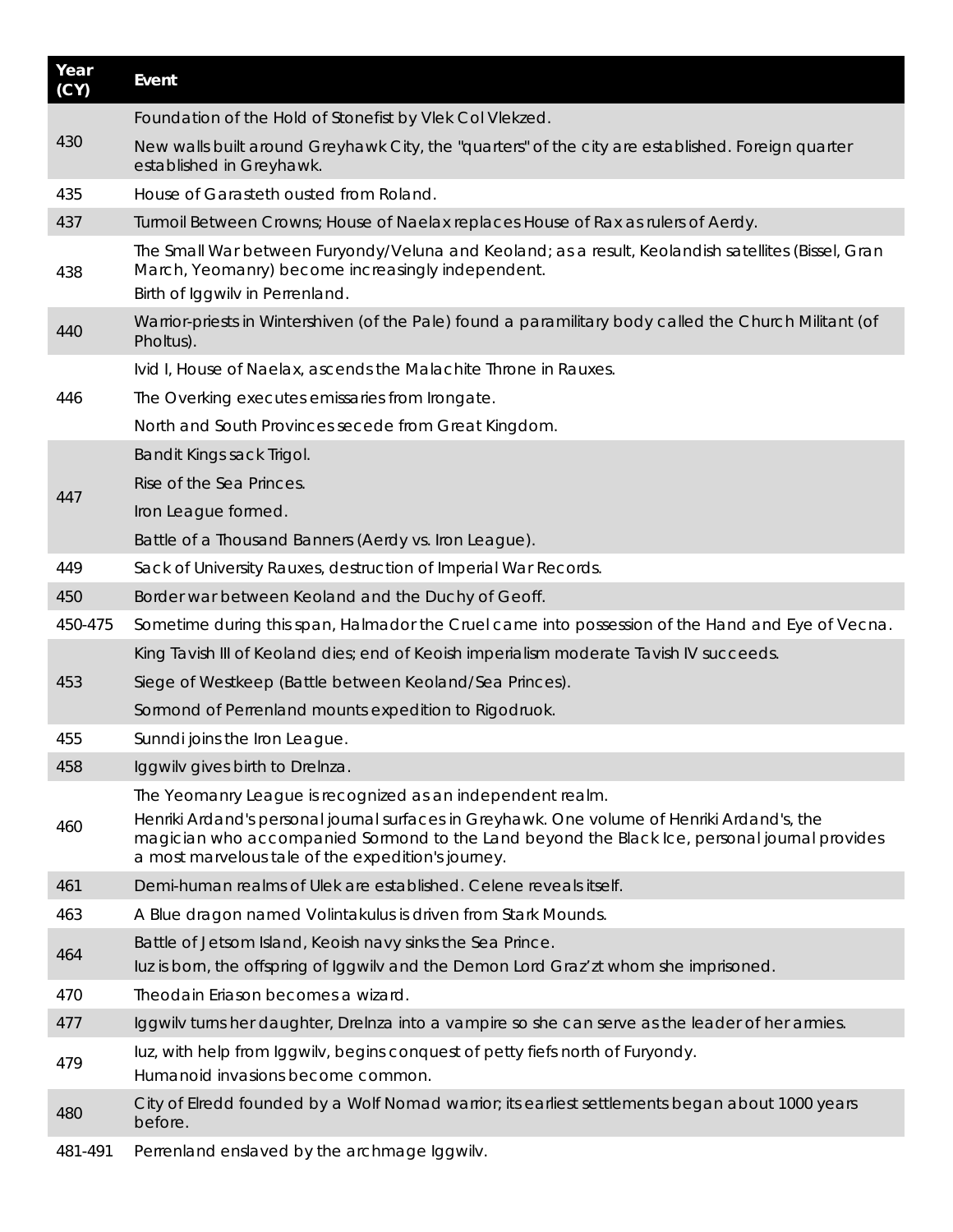| Year<br>(CY) | Event                                                                                                                                                                                                                                                                                                                                                                                                          |
|--------------|----------------------------------------------------------------------------------------------------------------------------------------------------------------------------------------------------------------------------------------------------------------------------------------------------------------------------------------------------------------------------------------------------------------|
| 489          | An alien people with monk-fighting abilities invade Southern Suel provinces located on the Tilvanot<br>Plateau. Irith Van, leader of the Scarlet Brotherhood makes a secret truce with the newcomers and<br>agree to teach each other their ways.                                                                                                                                                              |
| 490's        | Huro, of the Scarlet Brotherhood, writes Millennial Prophecies.                                                                                                                                                                                                                                                                                                                                                |
| 490          | An adventuring group called "The Tome of the Brotherhood" steals Keraptis' four implements of<br>power from White Plume Mountain.                                                                                                                                                                                                                                                                              |
| 492          | Hesuel IIshar built. Irith Van, the head of the Scarlet Brotherhood, ordered the building of a new<br>headquarters and fortress at the site of the stranger's entry into the Flanaess: Hesuel IIshar,<br>Breedhome of the Suloise.                                                                                                                                                                             |
| 495          | The Suloise wizard, Valterra, settles in Cantonia and begins his magical modification of the town.                                                                                                                                                                                                                                                                                                             |
| 498          | Ivid I dies, Ivid II assumes the Malachite Throne.                                                                                                                                                                                                                                                                                                                                                             |
|              | County of Urnst becomes Palatinate under Duchy of Urnst.                                                                                                                                                                                                                                                                                                                                                       |
| 498          | Greyhawk becomes a free city.                                                                                                                                                                                                                                                                                                                                                                                  |
|              | Beginning of The Hateful Wars between the Ulek states and the humanoids of the Lortmils. (498-510)                                                                                                                                                                                                                                                                                                             |
| 499          | Thornward besieged by Ket for a year.                                                                                                                                                                                                                                                                                                                                                                          |
| 500          | Zagig returns to Greyhawk in secret, calling himself Zagyg.                                                                                                                                                                                                                                                                                                                                                    |
|              | Ivid II assassinated, Ivid III now in power.                                                                                                                                                                                                                                                                                                                                                                   |
| 501          | Wastri the Hopping Prophet "disappears".                                                                                                                                                                                                                                                                                                                                                                       |
| 503          | Rel Mord's Mercenary Organization formed.                                                                                                                                                                                                                                                                                                                                                                      |
| 504          | Iron Fist Guild of mercenaries formed in Nyrond.                                                                                                                                                                                                                                                                                                                                                               |
|              | Iggwilv imprisoned in the abyss by Graz'zt.                                                                                                                                                                                                                                                                                                                                                                    |
| 505          | luz's threat sunders Furyondy internally; A three-way split had grown in the ranks of nobility. The most<br>powerful faction was the Great Lords of the south, who used luz's threat to lever their lands from the<br>king's control. Second in power was the Order of the Hart, which grew in unity and strength to<br>oppose luz's border raids. Least in power was King Avras III with his estates and kin. |
|              | Late in the year luz is imprisoned beneath Greyhawk Castle. luz had been trapped by the mirthful<br>and mad Zagig, locked away in a strange chamber deep below the ruins of Greyhawk Castle, one<br>of nine powerful demi-gods so confined.                                                                                                                                                                    |
|              | Last report of Heward (who aided Zagyg).                                                                                                                                                                                                                                                                                                                                                                       |
| 506          | At the height of The Hateful Wars, the City of Jurnre falls briefly under siege from goblins and orcs.                                                                                                                                                                                                                                                                                                         |
| 510          | End of The Hateful Wars; humanoids driven from the Lortmils.                                                                                                                                                                                                                                                                                                                                                   |
| 512          | Black Opal of Syrul unearthed at Maznoth.                                                                                                                                                                                                                                                                                                                                                                      |
| 513          | Rise of the Horned Society; humanoids invasions overrun the land taking the Pomarj.                                                                                                                                                                                                                                                                                                                            |
|              | Large number of half-orcs begin coming to Greyhawk.                                                                                                                                                                                                                                                                                                                                                            |
| 513-563      | Highport maintains several corrupt governments including humanoid tribal governments and at least<br>two human and half-orc controlled administrations.                                                                                                                                                                                                                                                        |
| 513-575      | Suderham secretly thrives; ruled by Olarek's son (Cedric) and grandson (Rodric).                                                                                                                                                                                                                                                                                                                               |
| 514          | Jemrek Longsight tracks path of Comet of 198cy.                                                                                                                                                                                                                                                                                                                                                                |
| 515          | Defeat of the Rovers of the Barrens at the Battle of Opicm River by the Horned Society.                                                                                                                                                                                                                                                                                                                        |
| 516          | Velunese Lights first sighted.                                                                                                                                                                                                                                                                                                                                                                                 |
| 519          | House Highforge of Irongate finds the Starstone (comet of 198cy), founding of Azak-Zil.                                                                                                                                                                                                                                                                                                                        |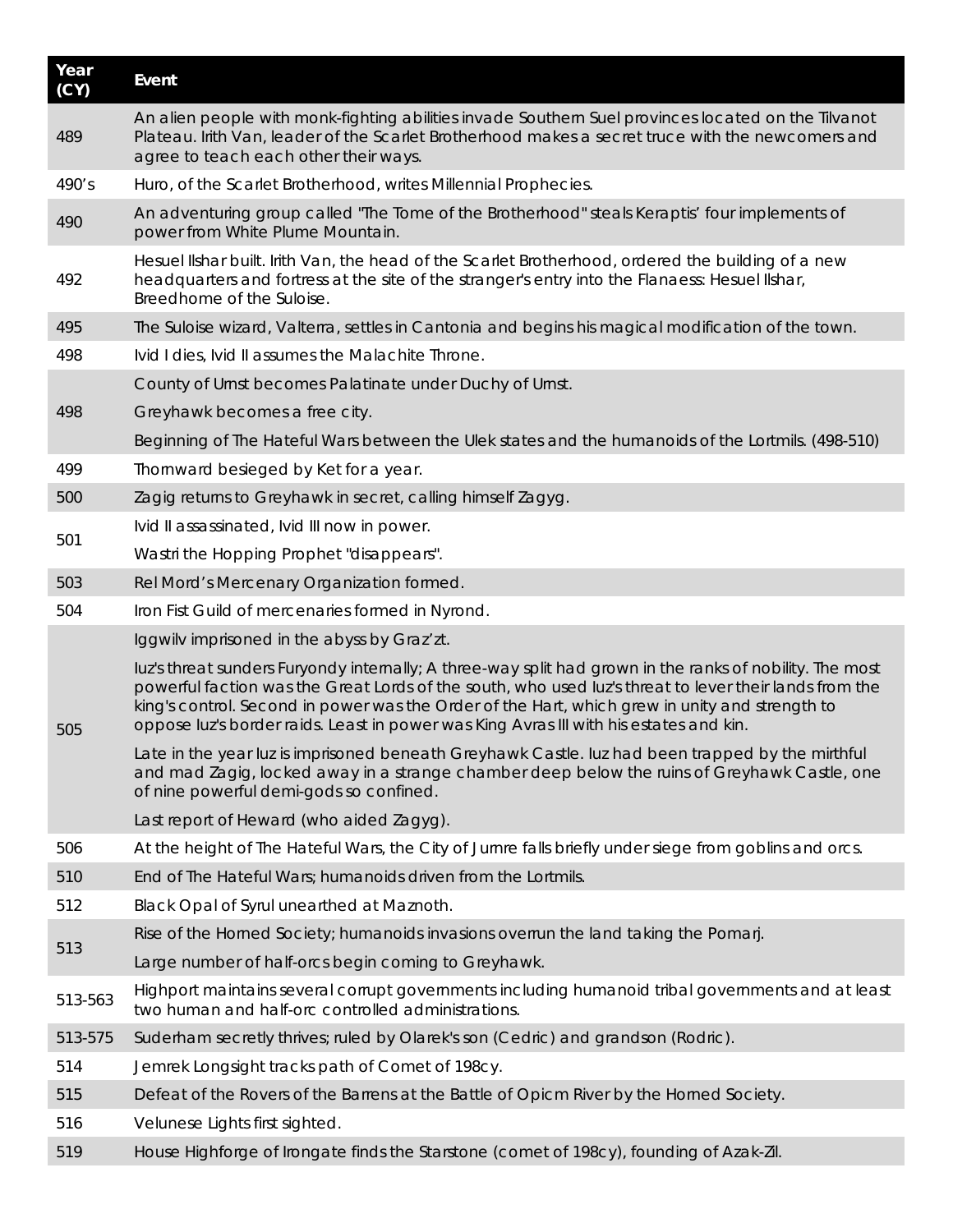| Year<br>$\overline{(\overline{CY})}$ | Event                                                                                                                                                                                                                               |
|--------------------------------------|-------------------------------------------------------------------------------------------------------------------------------------------------------------------------------------------------------------------------------------|
| 520                                  | Beginning of Hradji Beartooth's ill-fated journey to find Skrallingshold (Tostenhca).                                                                                                                                               |
| 520-530                              | Denizens of the underworld begin building staircase to the Tower of War at Castle Greyhawk.                                                                                                                                         |
| 520-584                              | Pirates operate along the coast of the Bright desert, threat of piracy at peak, merchants only put to<br>sea in small armadas accompanied by ships-of-war.                                                                          |
| 522                                  | King Belvor III of Furyondy assumes the throne.                                                                                                                                                                                     |
| 523                                  | Storich of the Stone of Holdfist attempts to cross the Burning Cliffs.                                                                                                                                                              |
| 524                                  | Mines of Azak-Zil lost to unknown forces.                                                                                                                                                                                           |
| 525                                  | Tenser purportedly born in Fax.                                                                                                                                                                                                     |
| 526                                  | Dyvers declares itself an independent city. (Formerly part of Furyondy)                                                                                                                                                             |
|                                      | Sea Princes arrive in Amedio Jungle.                                                                                                                                                                                                |
| 530                                  | Thrommel II rules Furyondy.                                                                                                                                                                                                         |
| 535                                  | Karellford pronounced Royal Protectorate by Ivid IV.                                                                                                                                                                                |
| 537                                  | King Belvor IV ascends the throne of Furyondy.                                                                                                                                                                                      |
| 538                                  | Hocholve Fortress built to guard Dim Forest.                                                                                                                                                                                        |
| 540-560                              | Mordenkainen begins formulating Circle of Eight based on the older Citadel of Eight.                                                                                                                                                |
| 541                                  | The fishing town of Orz (east of Hardby) founded by a distant offshoot of the noble family of Ahlissa.                                                                                                                              |
|                                      | Ivid the V assumes the Malachite Throne.                                                                                                                                                                                            |
| 556                                  | Casket of "noble" halfling of Esmerin found.                                                                                                                                                                                        |
| 557                                  | Lord Drax of House Garasteth assumes rulership of Rel Astra.                                                                                                                                                                        |
| 558                                  | Scarlet Brotherhood agents encourage humanoids to raid the Bone March.                                                                                                                                                              |
| 559                                  | Humanoids begin raiding Bone March.                                                                                                                                                                                                 |
| 563                                  | Bone March falls to humanoids and succeeds from the Great Kingdom.                                                                                                                                                                  |
| 565                                  | Korund of Ratik sails to Fireland.                                                                                                                                                                                                  |
|                                      | Evil bandits and humanoids that had been raiding the area east of the Gnarley Forest form the town<br>of Nulb.                                                                                                                      |
| 566                                  | A small chapel of evil grows into the Temple of Elemental Evil.                                                                                                                                                                     |
|                                      | Rovers/Weigweir begin raiding northeastern edge of Felreev.                                                                                                                                                                         |
| 568                                  | Korenth Zan elected to the office of Father of Obedience in the Scarlet Brotherhood.                                                                                                                                                |
| 569                                  | Battle of Emridy Meadows: the forces of good sack the Temple of Elemental Evil in the Gnarley Forest.<br>Horde of Elemental Evil is scattered.                                                                                      |
|                                      | Stalman Klim leaves Suderham.                                                                                                                                                                                                       |
| 569-573                              | Stalman Klim founds "The Nine" (the Slavelords).                                                                                                                                                                                    |
| 569-571                              | Herzog of South Province leads Ivid's field army to a minor victory over Golden League (Nyrond,<br>Almor & the Iron League). Irongate saved by this stalemate while losses forces Nyrond's King to seek<br>greater peace with Ivid. |
|                                      | War between Thieves' Guild and Beggars' Union in Greyhawk City.                                                                                                                                                                     |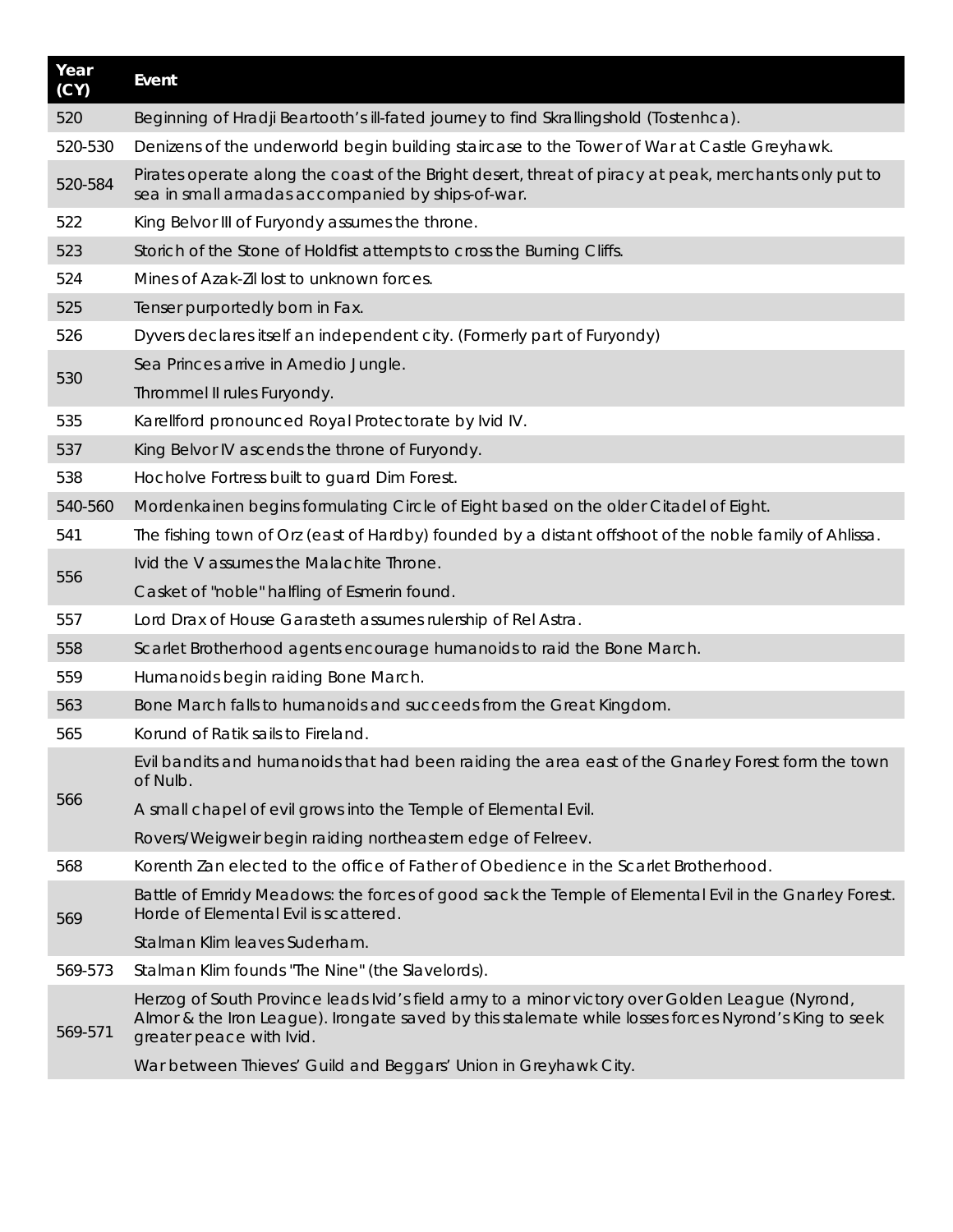| Year<br>(CY) | Event                                                                                                                                                                                                                                                                                                                                             |
|--------------|---------------------------------------------------------------------------------------------------------------------------------------------------------------------------------------------------------------------------------------------------------------------------------------------------------------------------------------------------|
| 570          | Lord Robilar frees luz and eight other demi-gods released from prison in Greyhawk Castle. Iuz has<br>vowed to bring ruin upon Tensor the Archmage and Lord Robilar and the others who tried to slay him<br>when his prison was sprung.                                                                                                            |
|              | Nerof Gasgol becomes Lord Mayor of Greyhawk.                                                                                                                                                                                                                                                                                                      |
|              | Death of the First "False Keraptis" at White Plume Mountain.                                                                                                                                                                                                                                                                                      |
| 570's        | Circle of Eight foils plans of Iggwilv.                                                                                                                                                                                                                                                                                                           |
|              | Conflict between Thieves' Guild and Beggar's Guild in Greyhawk City.                                                                                                                                                                                                                                                                              |
|              | "Keraptis" reappears in White Plume Mountain.                                                                                                                                                                                                                                                                                                     |
| 571          | Judge Alita of Hardby born.                                                                                                                                                                                                                                                                                                                       |
|              | "King Garzon," an ogre lord of the Abbor-Alz, slain. His head is displayed at the Mercenaries' Guildhall<br>in Greyhawk.                                                                                                                                                                                                                          |
|              | The Dawnbreak Clan of Rauxes (Great Kingdom) fails to overthrow Ivid.                                                                                                                                                                                                                                                                             |
|              | Sea Barons defeat Duxchaners (Lordship of the Isles) in the Battle of Medegia.                                                                                                                                                                                                                                                                    |
| 572          | Karll Lorinar assumes the throne of the Duchy of Urnst.                                                                                                                                                                                                                                                                                           |
|              | Death of Arentol, Grandmaster of Thieves and Oligarch in Greyhawk City, he is replaced by Org<br>Nanshen.                                                                                                                                                                                                                                         |
|              | Scarlet Brotherhood first reported.                                                                                                                                                                                                                                                                                                               |
| 573          | Prince of Furyondy/Provost of Veluna kidnapped.                                                                                                                                                                                                                                                                                                   |
|              | Lord Robilar gives an interesting obsidian knife, which he had found earlier in the Yatils to Rary.                                                                                                                                                                                                                                               |
| 574          | Entire upper hierarchy of the Guild of Assassins of Greyhawk slain by a mezzoloth. Turin Deathstalker<br>appointed Guildmaster and Oligarch.                                                                                                                                                                                                      |
|              | Stalman Klim and his allies return to Suderham. Klim assassinates King Roderic. The Nine rule<br>Suderham. (Klim the first man in 62 years to leave Suderham and return alive)                                                                                                                                                                    |
|              | Formation of the People's Constables in Greyhawk.                                                                                                                                                                                                                                                                                                 |
|              | Mordenkainen aids cloud giants against a flight of dragons.                                                                                                                                                                                                                                                                                       |
|              | Duke Eyeh II of Tenh begins active campaign in Troll Fens.                                                                                                                                                                                                                                                                                        |
|              | Arrival of the first Scarlet Brotherhood monks to the Hepmon-Suel city of Zar.                                                                                                                                                                                                                                                                    |
| 575          | Slavelords lead coup against King of Suderham and take over.                                                                                                                                                                                                                                                                                      |
|              | Herzog Chelor III of the House Naelax-Selor gains throne in South Province.                                                                                                                                                                                                                                                                       |
|              | Barony of Ratik and Frost Barbarians sign Pact; The successful alliance of the Barony of Ratik and the<br>Frost Barbarians has caused much consternation in Bone March. A joint Ratik-Fruztii army wreaked<br>havoc within the March after the signing. Leaders of the humanoids have determined that the<br>northern alliance must be dissolved. |
|              | World of Greyhawk Map and Gazetteer first published.                                                                                                                                                                                                                                                                                              |
|              | Theodain Eriason becomes one of first adventurers to enter the rediscovered Passage of Slerotin.                                                                                                                                                                                                                                                  |
| 576          | Leomund retires from the Circle of Eight and Otiluke replaces him.                                                                                                                                                                                                                                                                                |
|              | Scarlet Brotherhood discovers Weeping Hexagram.                                                                                                                                                                                                                                                                                                   |
|              | Baron Grellus of Restonford assassinated.                                                                                                                                                                                                                                                                                                         |
|              | Slavelords begin operations.                                                                                                                                                                                                                                                                                                                      |
| 576-579      | Iggwilv reappears, but is thwarted by Tenser.                                                                                                                                                                                                                                                                                                     |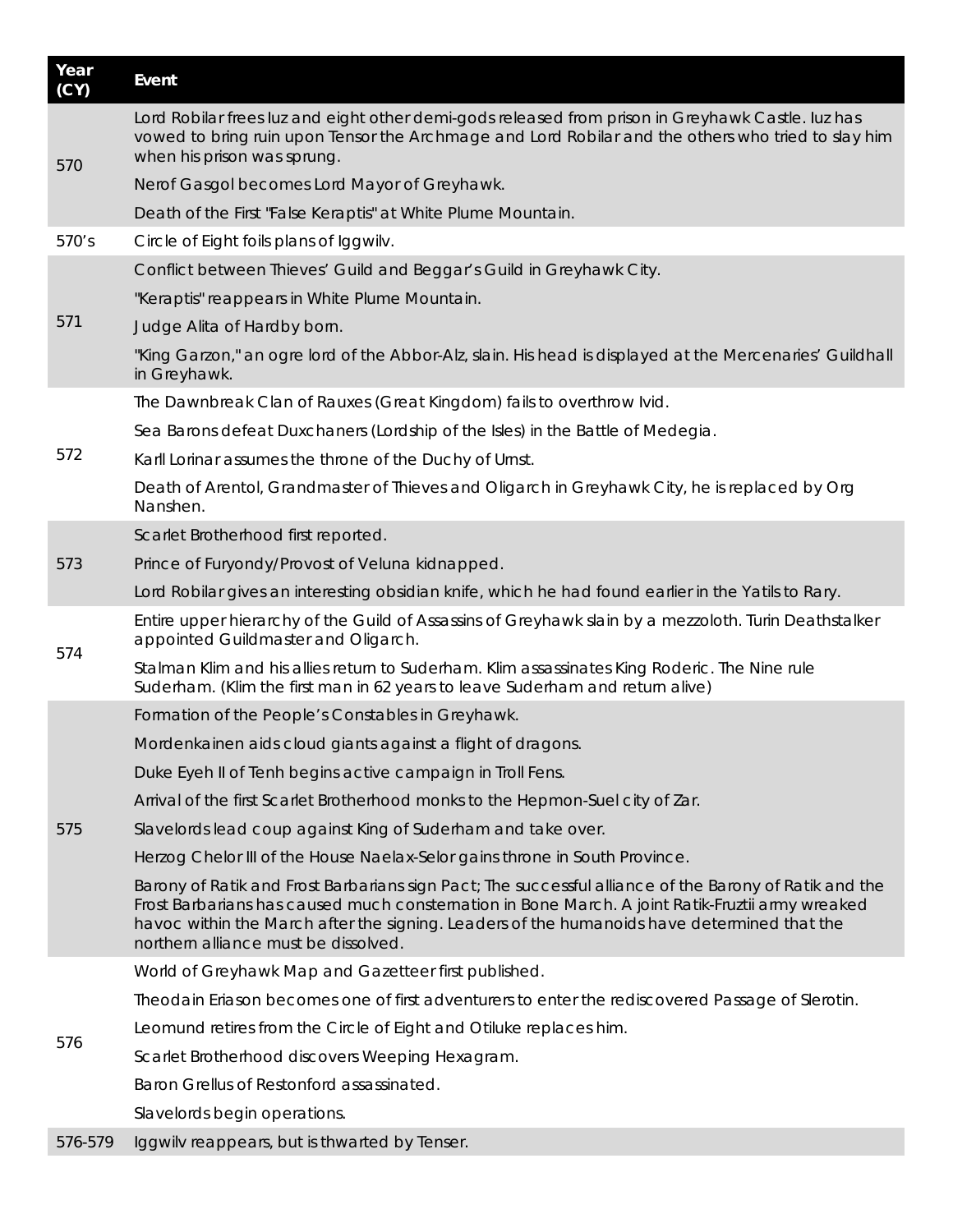| Year<br>(CY) | Event                                                                                                                                  |
|--------------|----------------------------------------------------------------------------------------------------------------------------------------|
|              | Expedition to Blackmoor by the Archmage Marinian of Willip is lost without a trace.                                                    |
|              | Pietain Morvannis arrives in Greyhawk, and begins making his name at "the Pit."                                                        |
|              | Duke Eyeh II of Tenh killed in Battle of Rockegg Pass against Hold of Stonefist.                                                       |
| 577          | Battle of Loftwood a combined Ratik/Fruztii force destroys the humanoid forces under the Vile Rune<br>orcs of the Bone March.          |
|              | Chelor III, of the South Province, gains all lands from Glorioles to Hestmark Highlands to point where<br>the Flanmi joins the Thelly. |
|              | Several naval battles between Onnwal and South Province.                                                                               |
|              | Sea Barons defeat a fleet of seven Barbarian longships.                                                                                |
|              | Spidesa, Holy Censor of Medegia named Imperial Constable of Great Kingdom.                                                             |
|              | Naval Forces of the Great Kingdom and Nyrond skirmish in Relmor Bay.                                                                   |
|              | Overking Ivid V declares war on Nyrond and its allies in the so-called Golden League.                                                  |
|              | Chelor III moves against Iron League states.                                                                                           |
|              | Seuvord, Master of the Hold, becomes Rhelt Seuvord I of the Hold.                                                                      |
|              | Belvor's fleet raids Dorakaa and destroys the majority of luz's galleys under construction.                                            |
|              | Onnwal Navy defeats Ahlissan (South Province) squadron off of Norland Point.                                                           |
|              | Turin Deathstalker purchases Turin's Servant Agency in Greyhawk.                                                                       |
|              | luz's army, commanded by Lord Choldraf and Mellard-Plict, advances toward Eru-Tovar.                                                   |
| 578          | luz lays siege to Eru-Tovar.                                                                                                           |
|              | Chanda-Three-Lances is made War Sachem of the Rovers.                                                                                  |
|              | Bandit Kingdoms make forays into Tenh, the Pale, Nyrond, County of Urnst, parts of the Shield Land<br>and Furyondy.                    |
|              | Ships and troops, under Lord Captain Aldusc from Sea Barons, sent to bolster North Province against<br>Barbarians.                     |
|              | Tarkhan Bargru takes troops to break siege of Eru-Tovar.                                                                               |
|              | Eyeh III, of Tenh crowned in Nevond Nevnend.                                                                                           |
|              | Battle of Black Water Bend; troops of luz defeated by Wolf Nomads.                                                                     |
|              | Bucknard disappears while exploring a demi-plane.                                                                                      |
|              | luz's forces take large portions of the Vesve.                                                                                         |
| 579          | Invasion of the Shield Lands by the Horned Society and the Bandit Kingdoms.                                                            |
|              | Otiluke purchases mysterious bowl from the Sea Prince explorer, Galdin of Monmurg.                                                     |
| 579-581      | Horned Society invades and conquers Bandit Kingdoms.                                                                                   |
| 580          | Evil is found to be growing again in the area surrounding the sealed Temple of Elemental Evil.                                         |
|              |                                                                                                                                        |

Slavelords reign of terror ended by heroes from Greyhawk.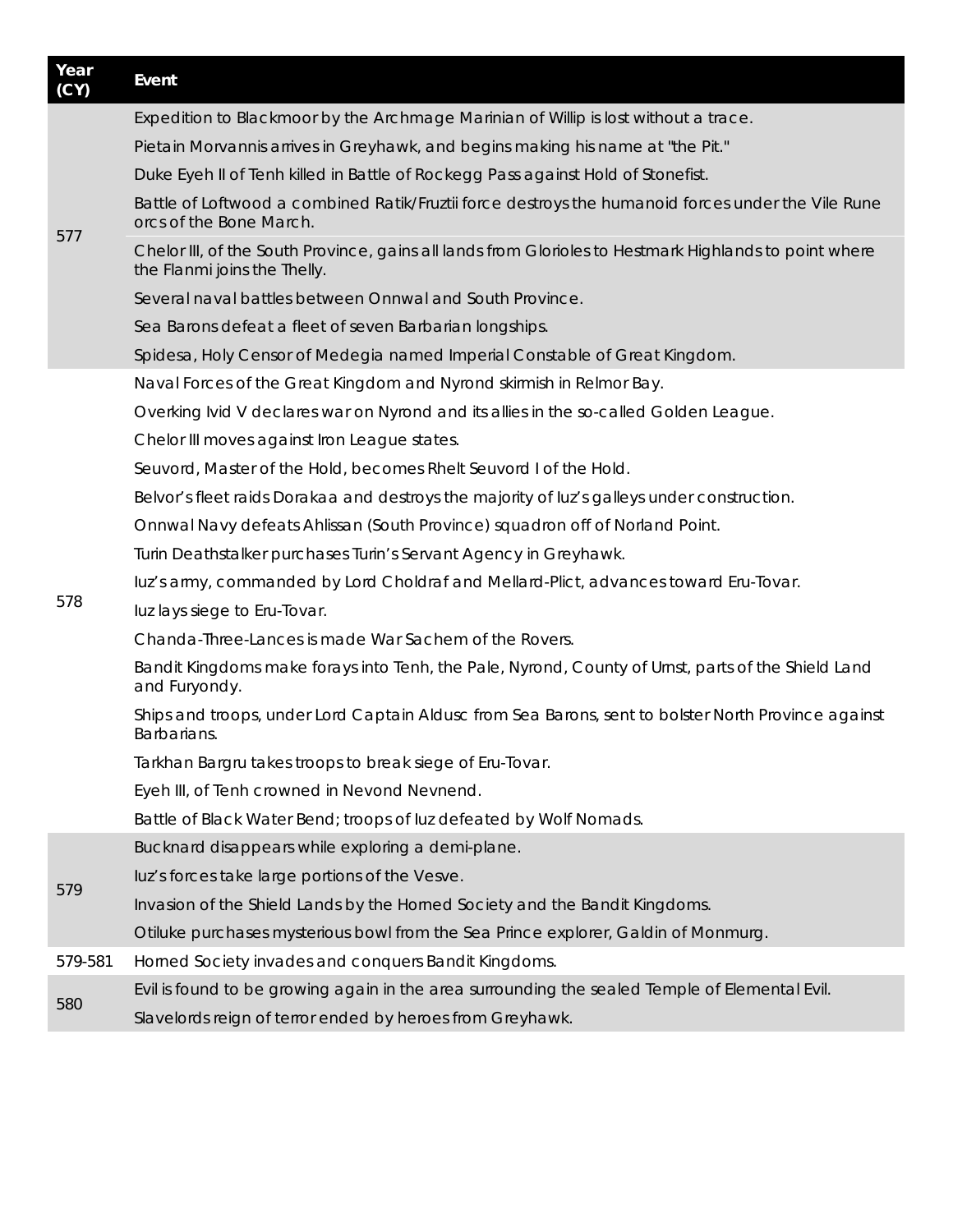| Year<br>(CY) | Event                                                                                                                                     |
|--------------|-------------------------------------------------------------------------------------------------------------------------------------------|
| 581          | The castle at Hommlet is completed.                                                                                                       |
|              | Griffith Adarian calls upon the power of the Gem of Rachleach to defeat a force of 300 troops sent<br>into the Adri by the Great Kingdom. |
|              | Jallarzi Sallavarian replaces Bucknard on the Circle of Eight.                                                                            |
|              | Band of mercenaries penetrate defenses of the Hidden City of the Scarlet Brotherhood (Hesuel<br>Ilshar), and steal the Weeping Hexagram.  |
|              | The wizard Sevant attacked and killed by the Black Sorcerer of Verbobonc in Sevant's Cove (north of<br>Hardby).                           |
|              | The Shield Lands fall to the invaders. Shield Landers flee to Greyhawk during conquest by luz.                                            |
| 581-582      | The Scarlet Brotherhood steps up recruitment of Hepmonaland Suel and enslavement of Olman and<br>Touv.                                    |
|              | luz conquers Horned Society during the Blood Moon Festival.                                                                               |
|              | Scarlet Brotherhood influences Turrosh Mak to take leadership of his orcish tribe, the Nedla in the<br>Pomarj.                            |
|              | Turin Deathstalker leaves Greyhawk City; Vesparin Lafanel replaces him as Director.                                                       |
| 582          | Stonefist invade Tenh.                                                                                                                    |
|              | luz conquers Bandit Kingdoms.                                                                                                             |
|              | Nevond Nevnend falls to the Fist and destroys Calbut.                                                                                     |
|              | Hardby comes under the protection and control of Greyhawk City.                                                                           |
| 582-584      | The Greyhawk Wars.                                                                                                                        |
|              | Elves begin to arrive in numbers on Lendore Island.                                                                                       |
|              | luz defeats Shield Lands, Fall of Critwall and Adumdfort.                                                                                 |
|              | Battle of Critwall Bridge, luz checked.                                                                                                   |
|              | Nyrond marches against the Fists into Nutherwood, Phostwood, advance stopped in Ternsmay.                                                 |
| 583          | Chendl besieged by luz.                                                                                                                   |
|              | Battle of Rieuwood, Osson decimates Ivid's Glorioles Army.                                                                                |
|              | Osson advances into Medegia.                                                                                                              |
|              | Treaty of Niole Dra, a pact between Furyondy, Keoland, Gran March, Yeomanry, Duchy of Urnst,<br>County of Urnst, and Celene.              |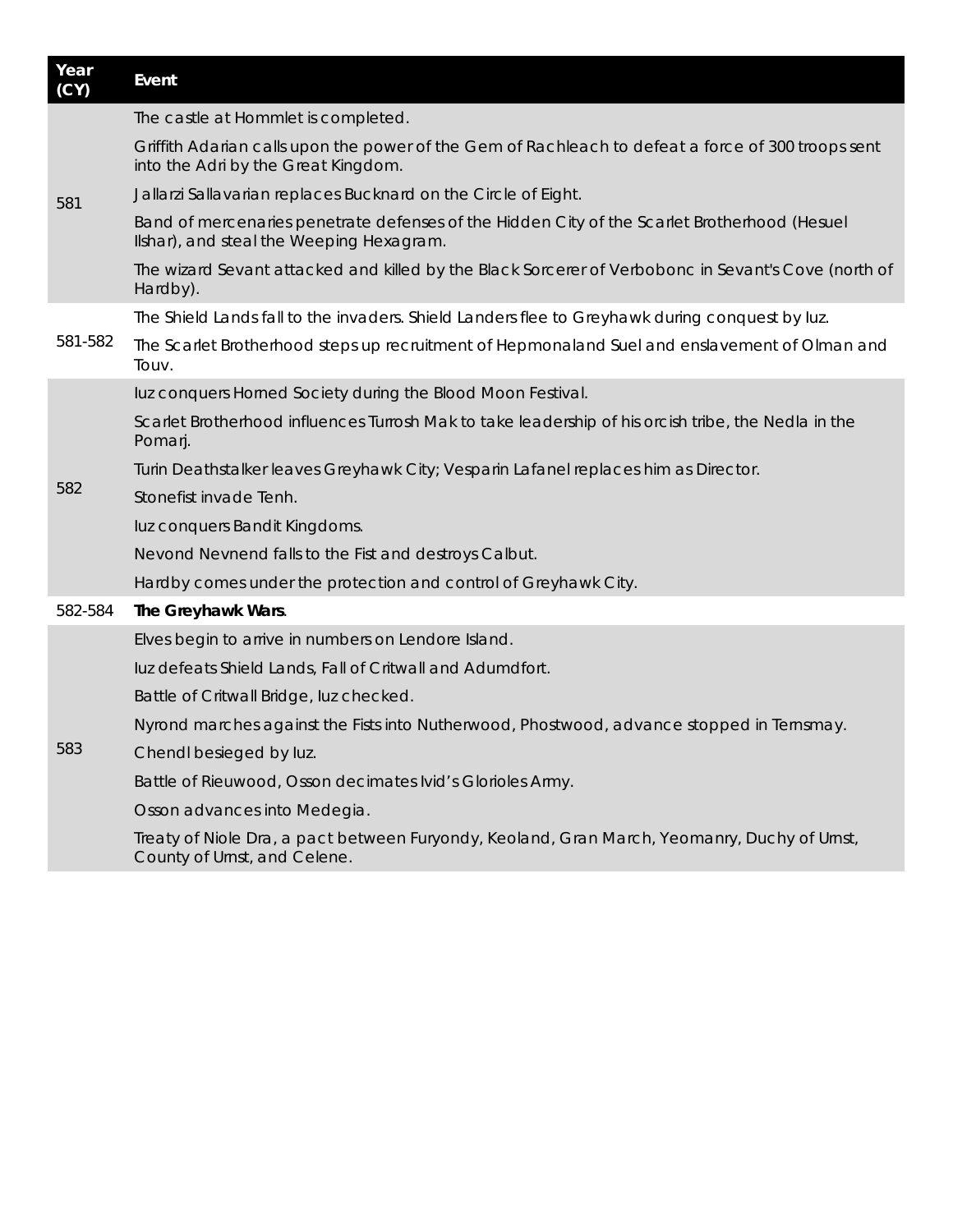| Year<br>(CY) | Event                                                                                                                                                                                                                                                                                                                                                                                                                                                                                                    |
|--------------|----------------------------------------------------------------------------------------------------------------------------------------------------------------------------------------------------------------------------------------------------------------------------------------------------------------------------------------------------------------------------------------------------------------------------------------------------------------------------------------------------------|
|              | Duchy of Geoff and Sterich falls to orcs and giantkind, Duke Owen I of Geoff flees to Shiboleth.                                                                                                                                                                                                                                                                                                                                                                                                         |
|              | Turrosh Mak and his forces invade the southern Wild Coast cities, destroy Elredd and Fax also seizes<br>the eastern portion of the Principality of Ulek.                                                                                                                                                                                                                                                                                                                                                 |
|              | Celene closes its borders to all.                                                                                                                                                                                                                                                                                                                                                                                                                                                                        |
|              | Osson's troops scattered, Osson lost.                                                                                                                                                                                                                                                                                                                                                                                                                                                                    |
|              | War ensues throughout the Flanaess. Nyrond and the Great Kingdom fight many battles.                                                                                                                                                                                                                                                                                                                                                                                                                     |
|              | Ivid IV is assassinated, returns as " The Undying One" The Great Kingdom of Aerdy fractures into<br>hundreds of petty states.                                                                                                                                                                                                                                                                                                                                                                            |
| 584          | The Day of the Great Signing was to have ended three years of wars that ravaged the Flanaess.<br>Instead, the day ended in a great magical fire that destroyed the building where the event was to<br>take place. Tensor and Otiluke, lay dead, a third, Bigby was badly wounded. Rary, a member of the<br>Circle of Eight, and his co-conspirator, Lord Robilar, were nowhere to be found. Rary's tower in<br>Lopolla vanished also. Months later, the duo and the tower surfaced in the Bright Desert. |
|              | The realm of Arrisa reclaims Lendore Island; elves from the Flanaess began to migrate to Arrisa in<br>large numbers.                                                                                                                                                                                                                                                                                                                                                                                     |
|              | Cobb Darg expels and executes Scarlet Brotherhood agents in Irongate.                                                                                                                                                                                                                                                                                                                                                                                                                                    |
|              | Keoish elves stop advance of Scarlet Brotherhood army in Dreadwood, and halts attempted invasion<br>of Gradsul.                                                                                                                                                                                                                                                                                                                                                                                          |
|              | Arkalen Sammal, of Ket, the brother of Rary the Traitor, publicly disowns his brother in Greyhawk.                                                                                                                                                                                                                                                                                                                                                                                                       |
|              | King Archbold III of Nyrond is nearly assassinated by his younger son, Sewarndt. Fighting in the capitol<br>erupts and the king's youngest son, Lynward, won the day and took the throne in Fireseek.                                                                                                                                                                                                                                                                                                    |
|              | Canon Hazen of Veluna acquires the Crook of Rao form Lord Drax in Rel Astra.                                                                                                                                                                                                                                                                                                                                                                                                                             |
| 585          | Warnes Starcoat, Ahlhamazad the Wise and Theodain Eriason become members of the Circle of<br>Eight.                                                                                                                                                                                                                                                                                                                                                                                                      |
|              | Orcish Empire pirate ships began operating out of Port Elredd.                                                                                                                                                                                                                                                                                                                                                                                                                                           |
|              | Larissa Hunter, First Captain of the Dyvers Free Army becomes Magister of Dyvers and commissions<br>the building of Eastguard. She informs the Greyhawk Oligarchy that any encroachment within 10<br>miles of Maravan will be considered an act of war.                                                                                                                                                                                                                                                  |
| 585-588      | Earldom of Sterich retaken from the giant and humanoid armies.                                                                                                                                                                                                                                                                                                                                                                                                                                           |
|              | Canon Hazen of Veluna employs the Crook of Rao, a powerful artifact that purged the Flanaess of<br>nearly all fiends. Outsiders summoned by /uz, Ivid or independent evils fell victim, which became<br>known as the Flight of Fiends.                                                                                                                                                                                                                                                                   |
|              | After Ivid V was declared missing, Herzog Grenell of North Province declares himself Overking of the<br>Great Kingdom.                                                                                                                                                                                                                                                                                                                                                                                   |
|              | South Province declared the Kingdom of Ahlissa by ruling Oligarchy.                                                                                                                                                                                                                                                                                                                                                                                                                                      |
| 586          | Belvor appoints Lady Katarina as Lord Marshall of Shield Lands.                                                                                                                                                                                                                                                                                                                                                                                                                                          |
|              | A small fleet departs Asperdi from Sea Barons and sets sail across the Solnor Ocean.                                                                                                                                                                                                                                                                                                                                                                                                                     |
|              | Tang the Horrific summons War Council of Wolf Nomads.                                                                                                                                                                                                                                                                                                                                                                                                                                                    |
|              | North Province declares itself Great Kingdom of Northern Aerdy. Herzog Grenell crowned Grenell I.                                                                                                                                                                                                                                                                                                                                                                                                        |
|              | Battle of Hochoch; the Knights of the Watch and soldiers from Gran March save Hochoch from<br>humanoid invasion.                                                                                                                                                                                                                                                                                                                                                                                         |
| 586-588      | King Belvor III of Furyondy and Canon Hazen of Veluna declare the Great Northern Crusade, a<br>campaign aimed at retaking lost lands from luz. Knights of Shielding living in Greyhawk join crusade.                                                                                                                                                                                                                                                                                                     |